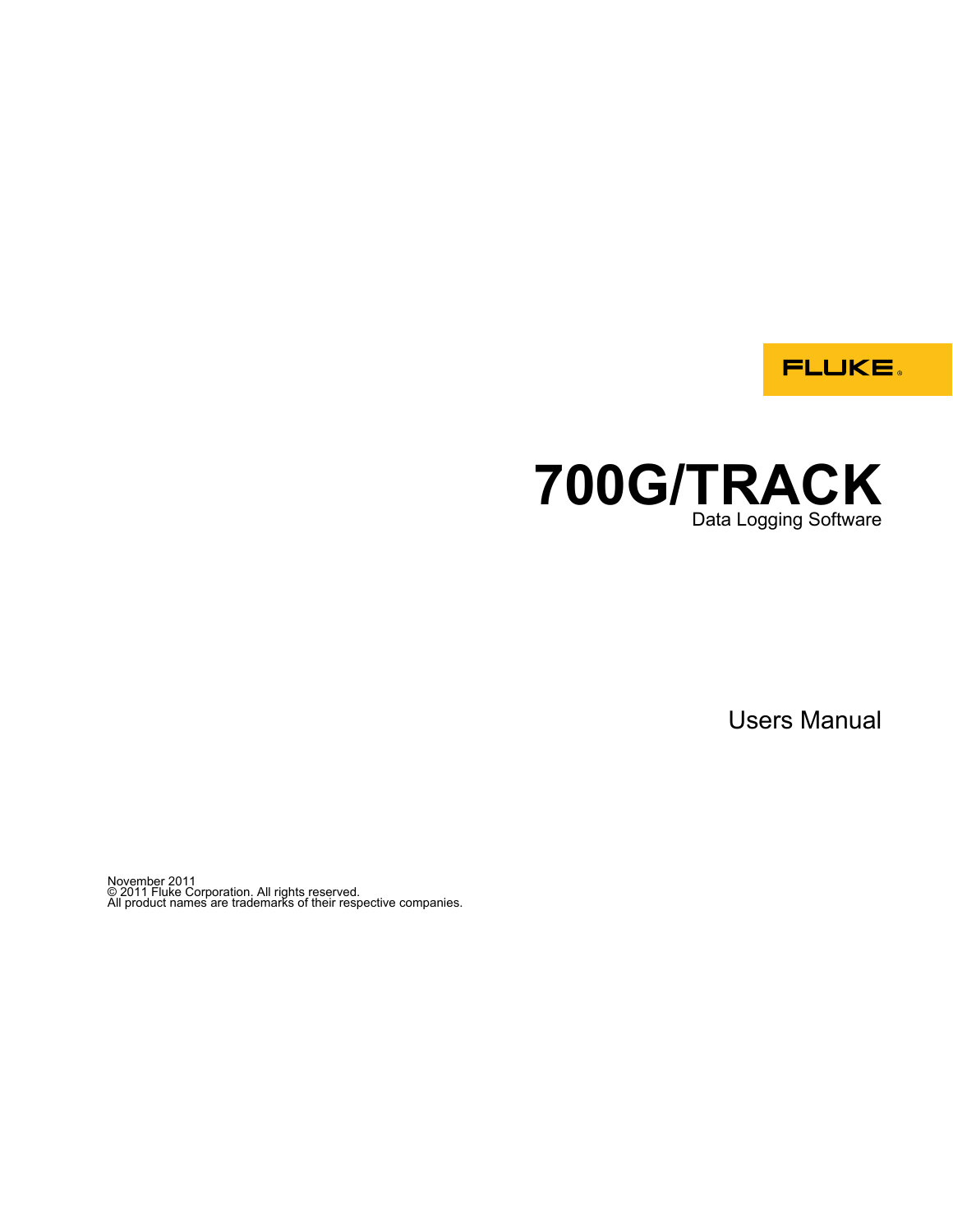#### **LIMITED WARRANTY AND LIMITATION OF LIABILITY**

BY USING THIS SOFTWARE PRODUCT IN ANY MANNER, YOU ARE AGREEING TO ACCEPT THE FOLLOWING TERMS AND CONDITIONS.

Fluke Corporation (Fluke) grants you a non-exclusive right to use the 700G TRACK Logging License Agreement (Product) and to make copies as necessary for you internal company use. This grant of license does not include the right to copy, modify, rent, lease, sell, transfer or distribute the Product or any portion thereof. You may not reverse engineer, decompile, or disassemble the Product.

FLUKE DISCLAIMS ALL OTHER WARRANTIES, EITHER EXPRESS OR IMPLIED, BUT NOT LIMITED TO IMPLIED WARRANTIES OF MERCHANTABILITY AND FITNESS FOR A PARTICULAR PURPOSE, WITH RESPECT TO THE SOFTWARE AND THE ACCOMPANYING WRITTEN MATERIALS. FLUKE ALSO DISCLAIMS THE WARRANTY OF NON-INFRINGEMENT. In no event shall Fluke be liable for any damages whatsoever (including, without limitation, indirect, consequential, or incidental damages, damages for loss of business profits, business interruption, loss of business information, or other pecuniary loss) arising out of the use of or inability to use this Product, even if Fluke has been advised of the possibility of such damages.

> Fluke Corporation P.O. Box 9090 Everett, WA 98206-9090 U.S.A.

Fluke Europe B.V. P.O. Box 1186 5602 BD Eindhoven The Netherlands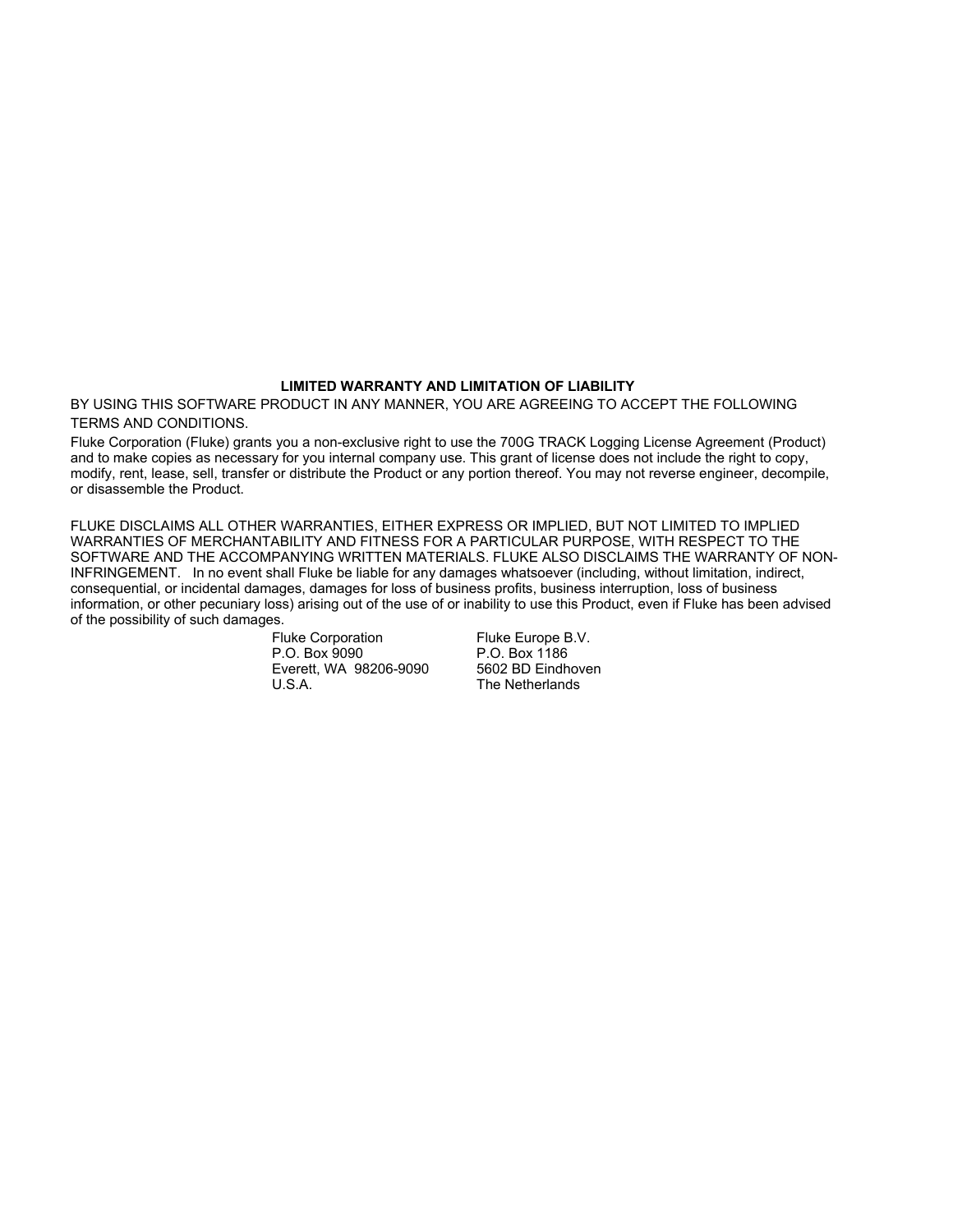# **Table of Contents**

# **Title**

# Page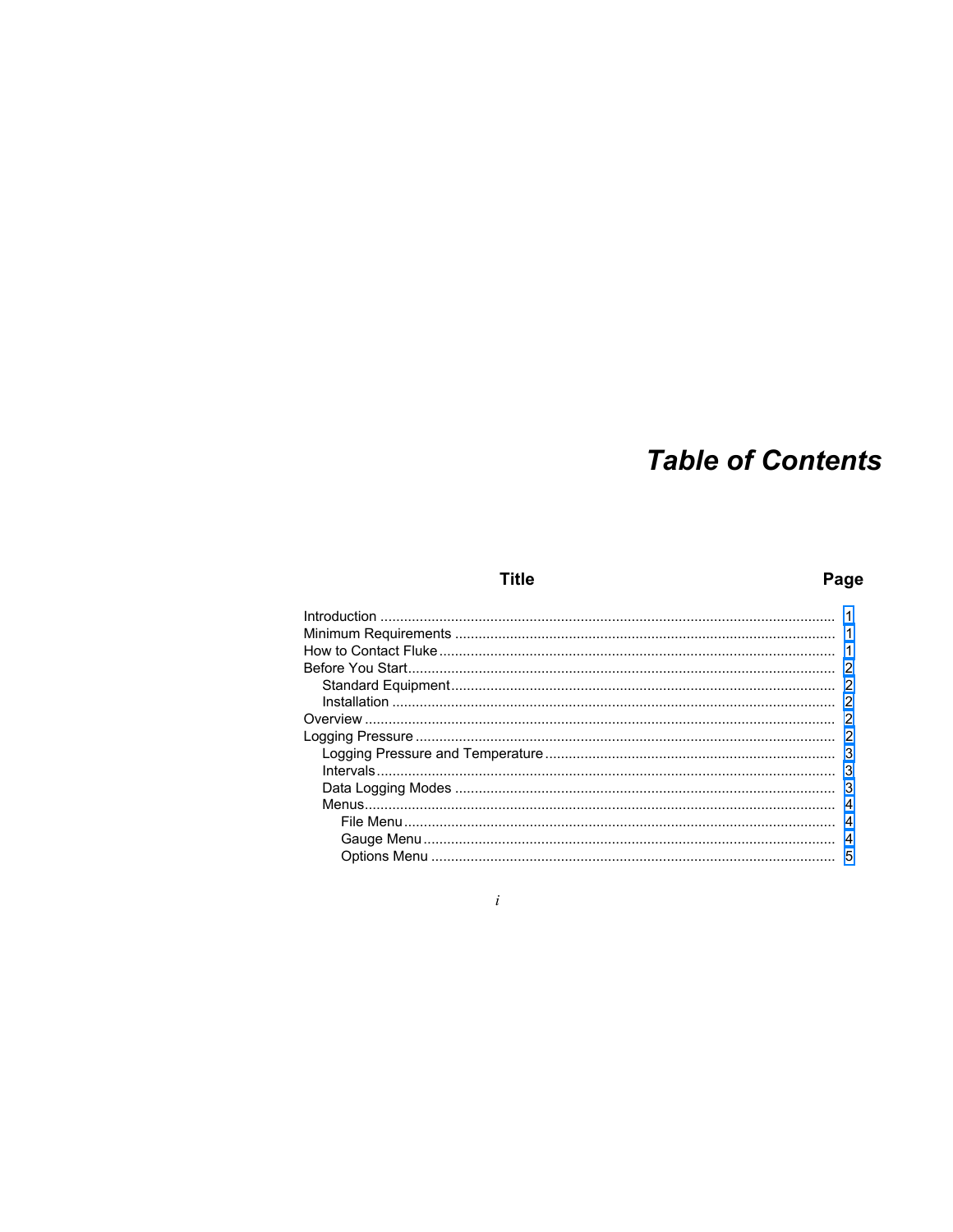| 700G/TRACK   |
|--------------|
| Users Manual |

| 5   |
|-----|
| 5   |
| 6   |
| 6   |
|     |
|     |
|     |
| 7   |
|     |
| 7   |
|     |
|     |
| 8   |
| 8   |
| 8   |
| 9   |
|     |
| 9   |
|     |
| 9   |
| 10  |
| 11  |
|     |
|     |
| 16  |
| -17 |
| 17  |
| 18  |
| 21  |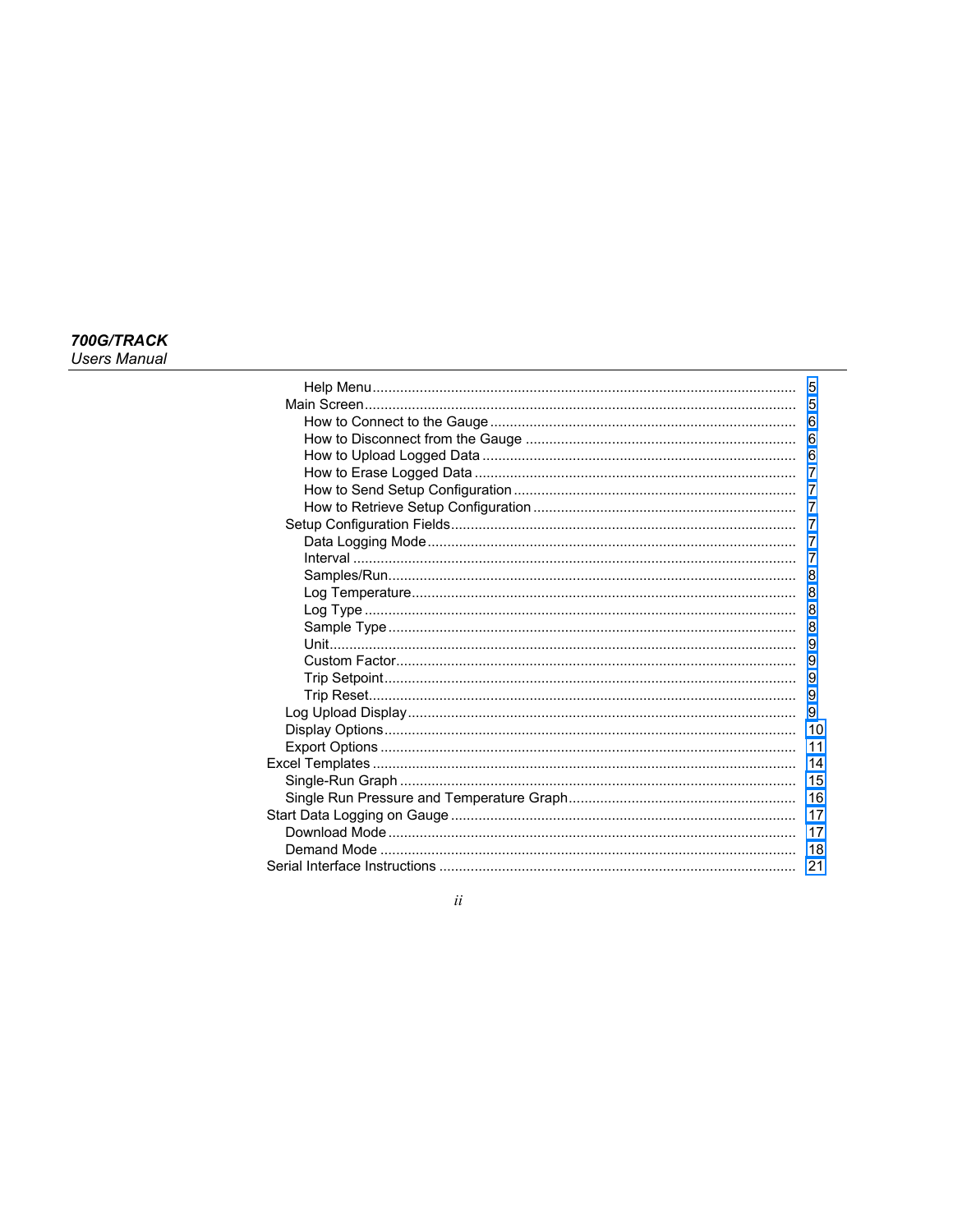## Contents (continued)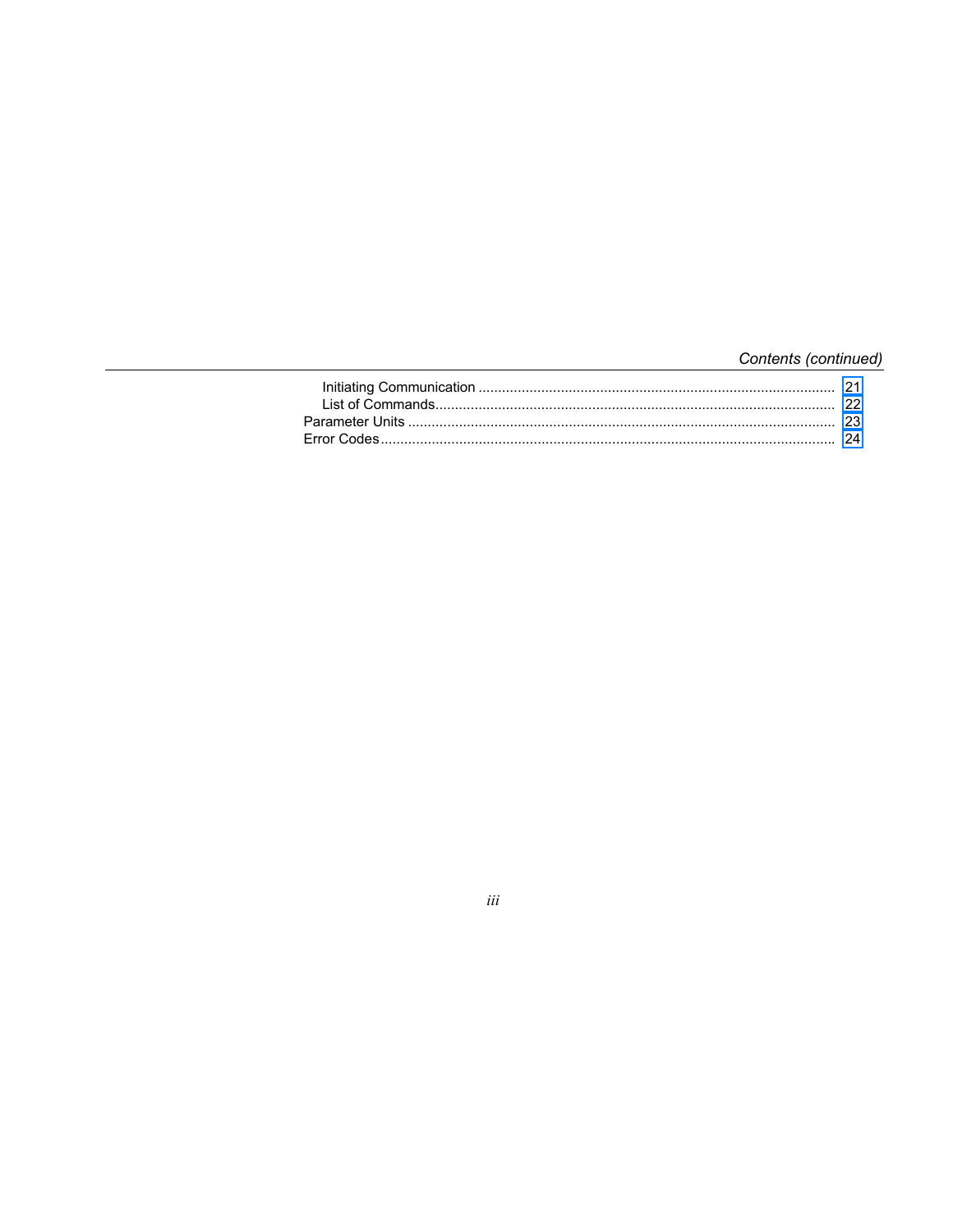| <i>700G/TRACK</i> |
|-------------------|
| Users Manual      |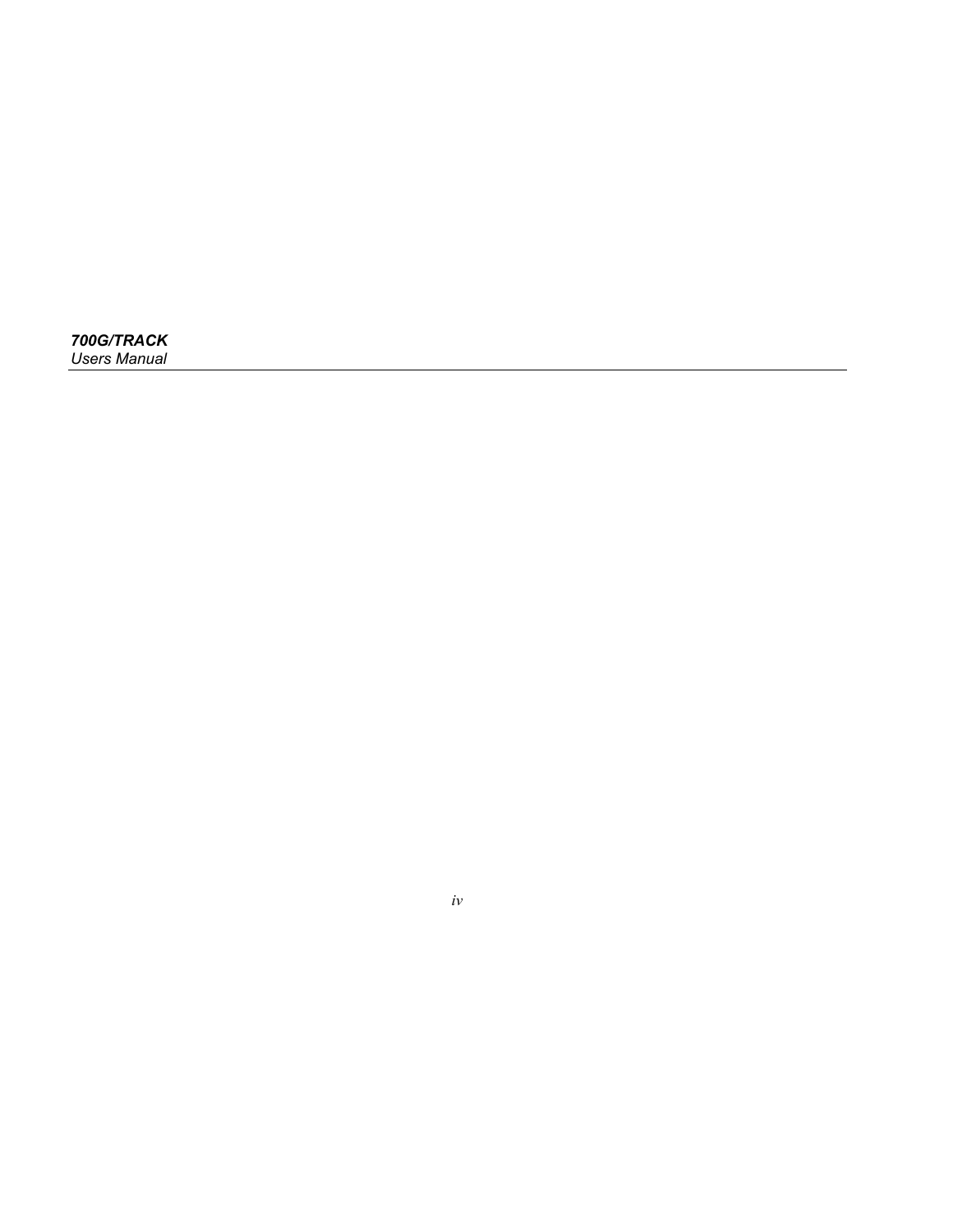# *List of Tables*

| <b>Table</b> | Title | Page |
|--------------|-------|------|
|              |       |      |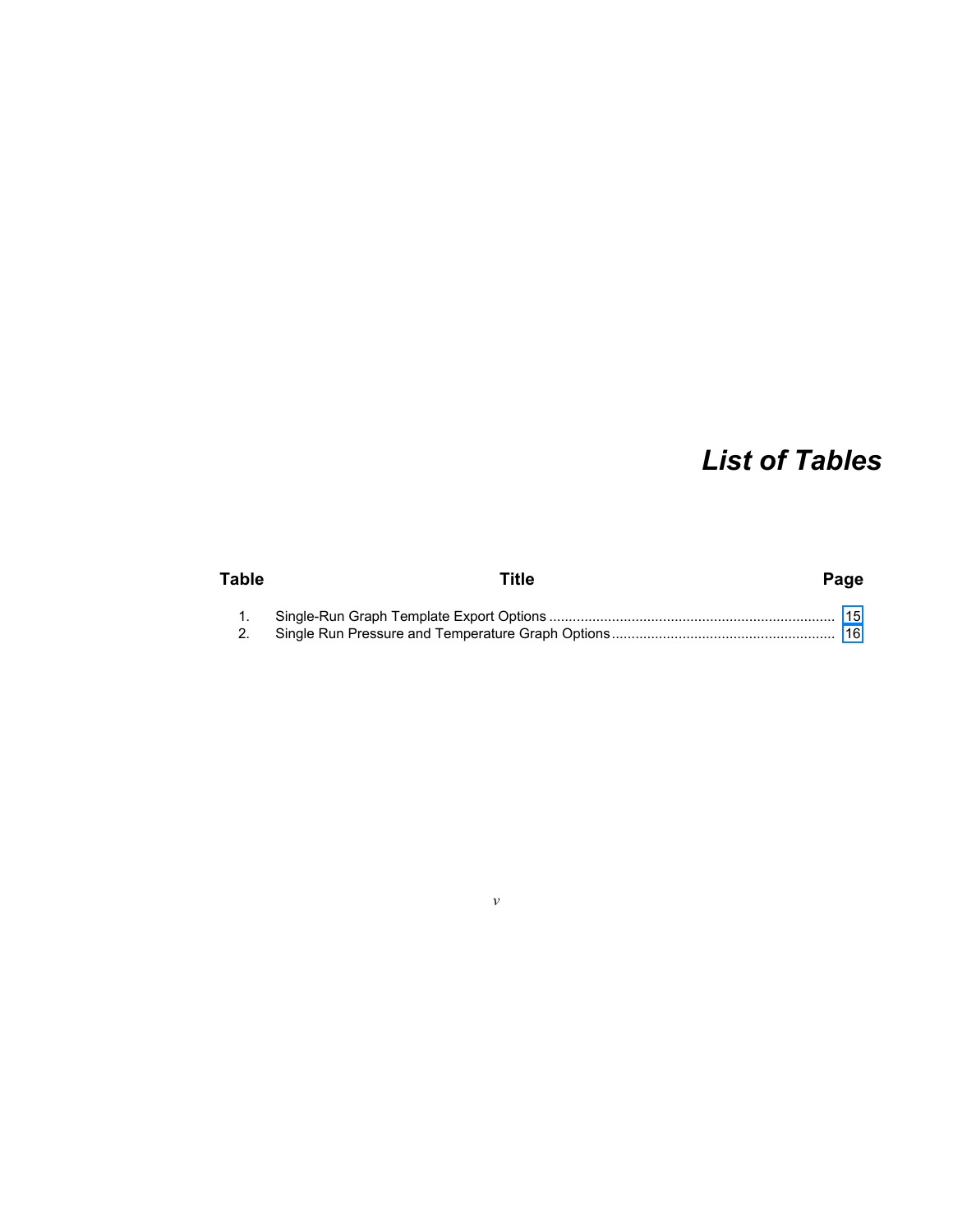| <i>700G/TRACK</i> |
|-------------------|
| Users Manual      |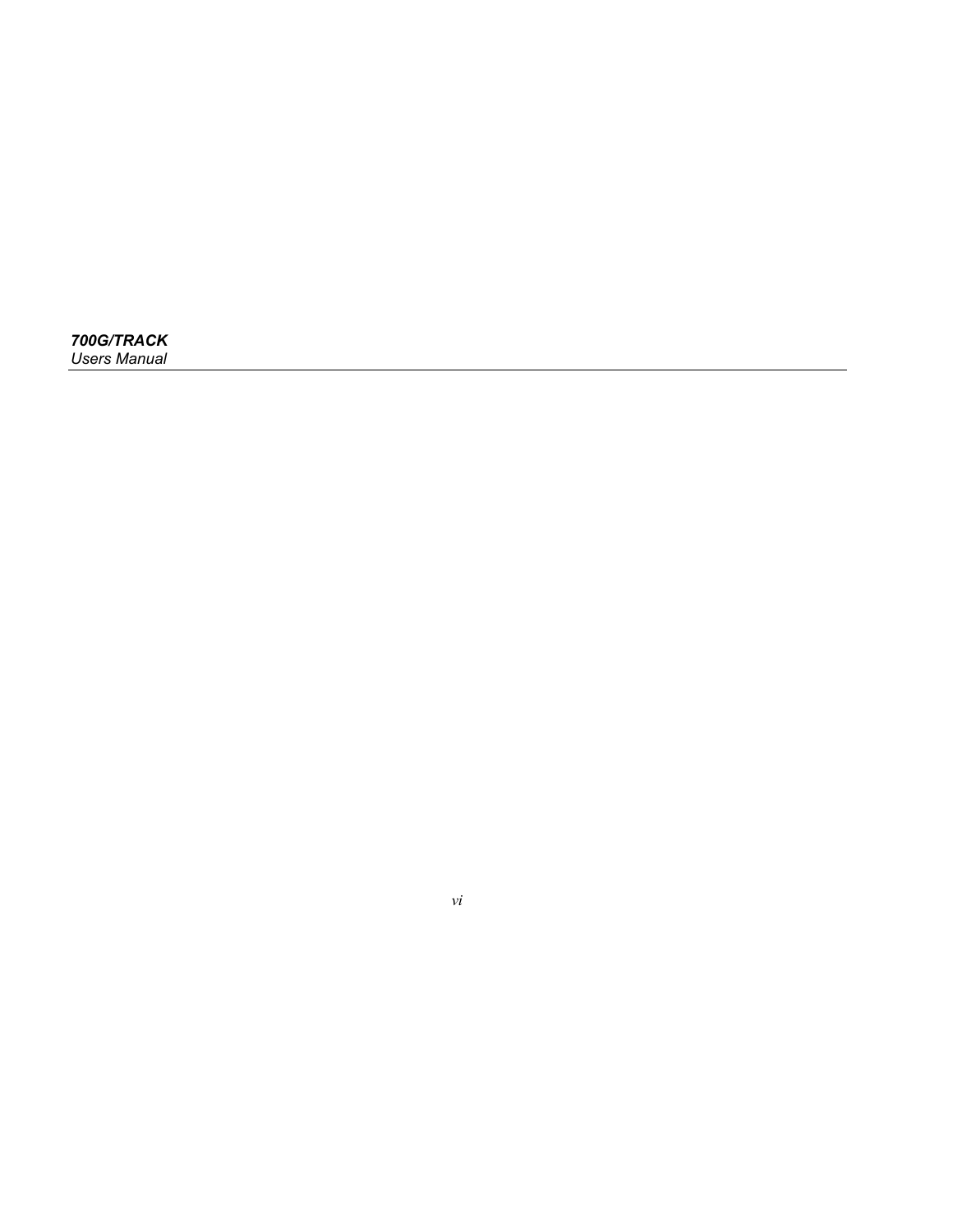# **List of Figures**

# **Figure**

## **Title**

# Page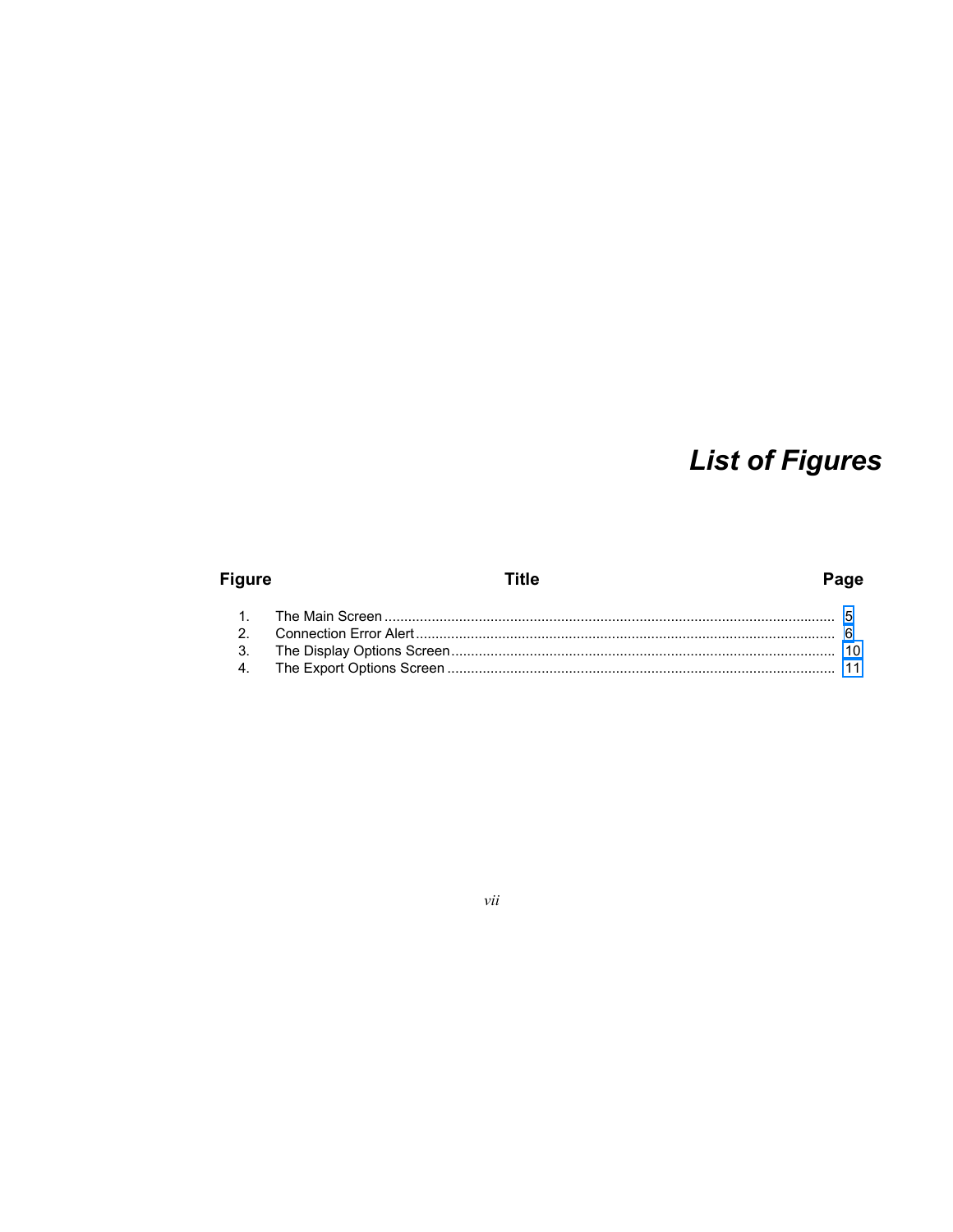| <i><b>700G/TRACK</b></i> |  |
|--------------------------|--|
| Users Manual             |  |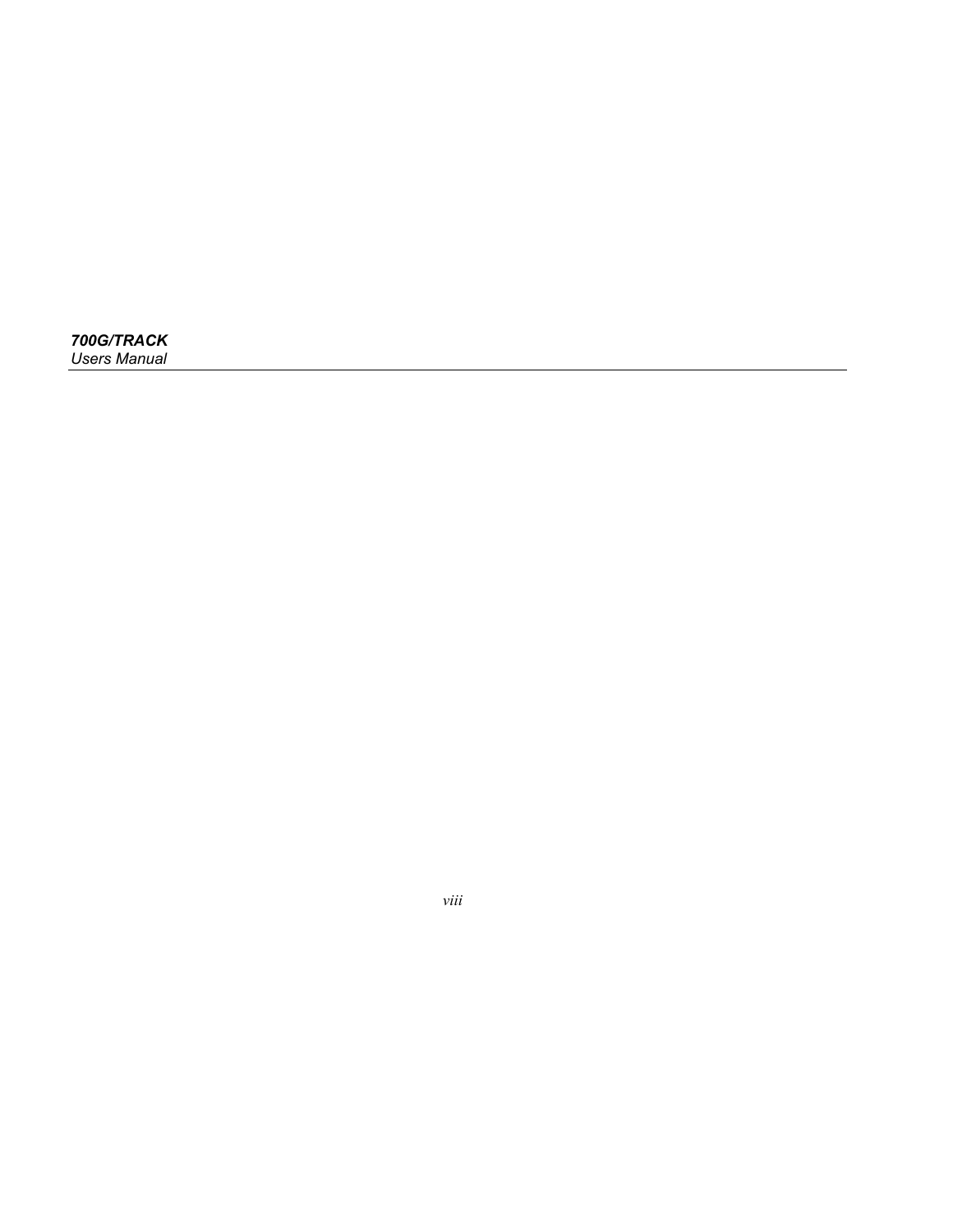## <span id="page-10-0"></span>*Introduction*

The Fluke 700G/TRACK Software (the Software) extends the functions of the Fluke 700G Series Pressure Gauge (the Gauge). Use this manual with the *700G Series Users Manual*.

The Software lets you:

- Set up data logging configuration in the Gauge
- Upload logged data from the Gauge, including export of run data to text, comma separated values (CSV), and Excel files
- Clear logged data from the Gauge

## *Minimum Requirements*

To use the Software, Microsoft Windows 2000 (SP4), XP (SP2), Vista, or Windows 7 is necessary. To export data to Excel files, Microsoft Excel version 2002 or newer is necessary.

## *How to Contact Fluke*

To contact Fluke, call one of the following telephone numbers:

- Technical Support USA: 1-800-44-FLUKE (1-800-443-5853)
- Calibration/Repair USA: 1-888-99-FLUKE (1-888-993-5853)
- Canada: 1-800-36-FLUKE (1-800-363-5853)
- Europe: +31 402-675-200
- Japan: +81-3-6714-3114
- Singapore: +65-738-5655
- Anywhere in the world: +1-425-446-5500

Or, visit Fluke's website at www.fluke.com.

To register your product, visit http://register.fluke.com.

To view, print, or download the latest manual supplement, visit http://us.fluke.com/usen/support/manuals.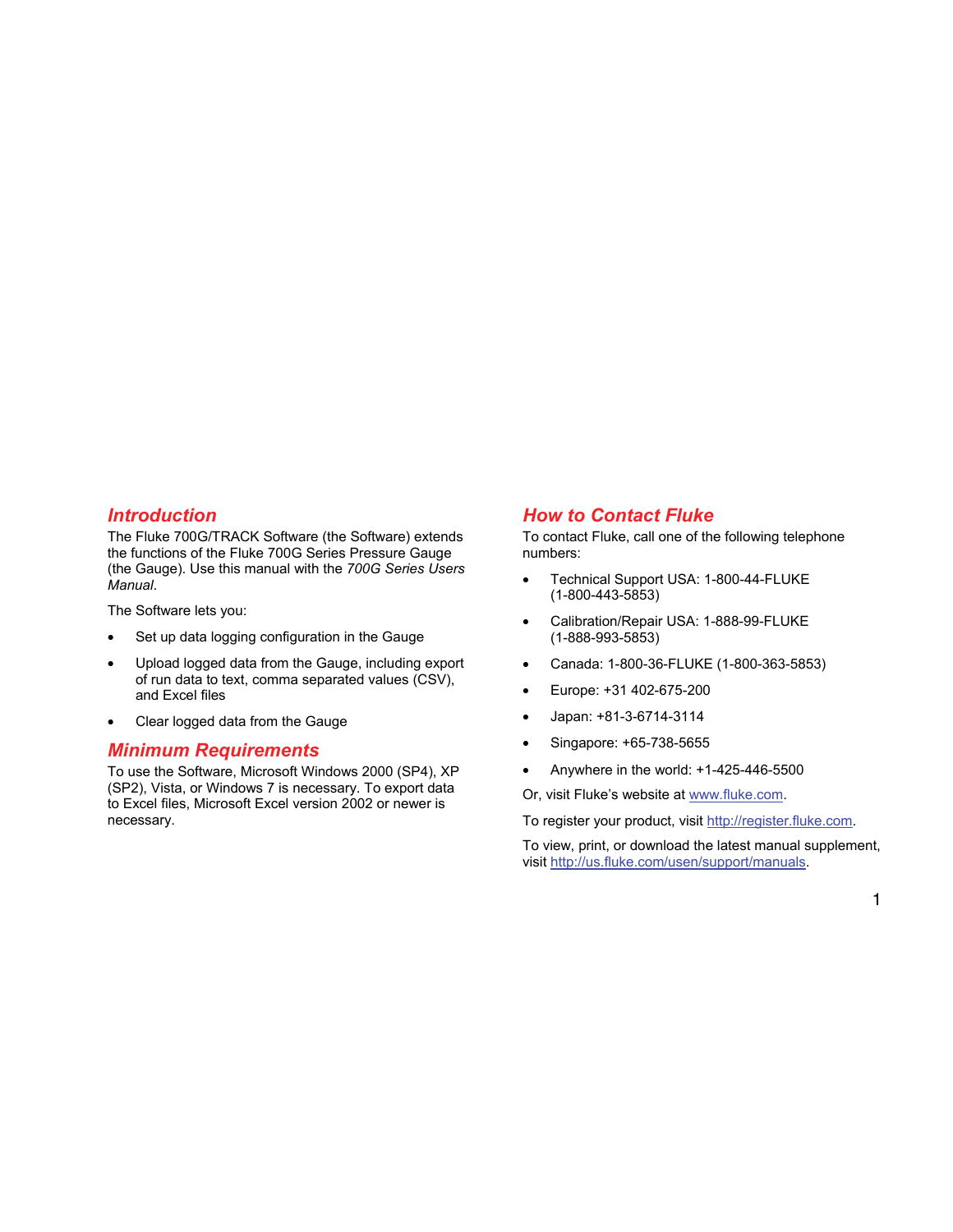# <span id="page-11-0"></span>*Before You Start*

Before you start, read this manual to learn more about the Software and its functions.

## *Standard Equipment*

Make sure your data logging kit comes with:

- *700G/TRACK Software*
- USB Cable

If something is missing, contact Fluke. See the How to Contact Fluke section.

#### *Installation*

To install the Software:

- 1. Put the Software CD into the CD drive on your computer.
- 2. The install program starts automatically. If it does not, use Windows Explorer to find the CD drive and click on the "setup.exe" program.
- 3. Follow the directions on the screen to install the Software.

# *Overview*

The gauge can record (log) multiple data sets, each of which is identified by a sequential run number. Data logging runs use new items put into the Gauge's CONFIG menu sequence to start and stop the runs. Logging parameters can be changed for each data run. The logging runs can be as short or long as necessary. The length of the runs align with the storage capacity of the Gauge.

For each sample, the Gauge can log pressure or it can log pressure and temperature. This selection applies to all runs and must be made before you start the first run.

# *Logging Pressure*

When logging only pressure, the Gauge has a capacity of 8500 data records. These records keep run identification and log sample data. Seven records are necessary for each new data logging run for run identification overhead. One record is necessary to log each sample, except for the triple-value case (average, minimum, maximum) where three records log each sample set.

For a single run, the capacity for all but the triple-value case is 8493 sample sets, and the capacity for the triplevalue case is 2831 sample sets.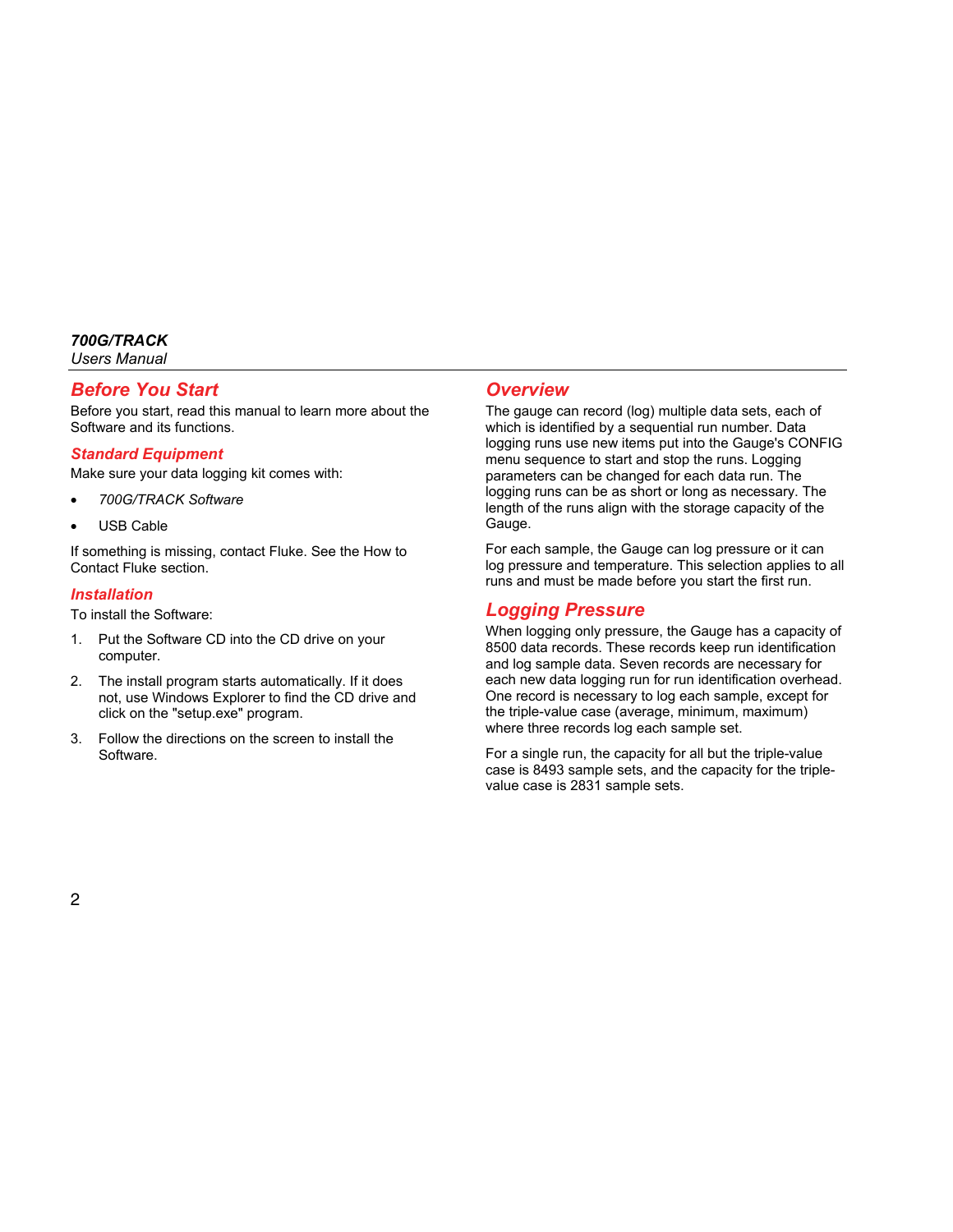#### <span id="page-12-0"></span>*Logging Pressure and Temperature*

When pressure and temperature are logged, the Gauge has a capacity of 5100 data records that keep run identification and log sample data.

For a single run, the maximum capacity for all but the triple-value case is 5093 samples, and the maximum capacity for the triple-value case is 1697 sample sets.

#### *Intervals*

The interval time setting sets the frequency of sample calculation and storage. Eleven discrete interval times are available and range from 1 second to 1 hour.

A sample value is calculated at the end of each interval and comes from all of the pressure measurements made during that interval. The sample value can be the last measurement made in the interval, or it can be the average, minimum, maximum, or median of all of the measurements made during that interval.

A sample value can be kept for each interval during the run, only for those intervals where the sample value is larger than a specified high or low limit, or only for those intervals where the pressure differential during the interval is larger than a maximum span.

## *Data Logging Modes*

Two data logging modes are available, Download and Demand. Multiple log runs can be used in these modes, with the most number of runs dependent on the number of samples recorded in each run and the Gauge capacity.

Use Download mode to record or change the data logging parameters and send them to the Gauge. The gauge stays in this mode until the application or the Gauge "**CLEAr DATA**" function is used to clear the recorded data in the Gauge. At this point, the mode is set to Demand. In Download mode the parameters cannot be changed with the Gauge menus and the downloaded values are used for each new log run. Download mode can be used to change the logging parameters between runs and will not change logged data already in memory.

When the data logging mode is Demand mode, you can set the Gauge to log data without a computer connection. You can record and change some of the data logging parameters with the Gauge menus, while the remaining parameters default to set values. The gauge menus can be used to change the logging parameters between runs. This will not change previously logged data.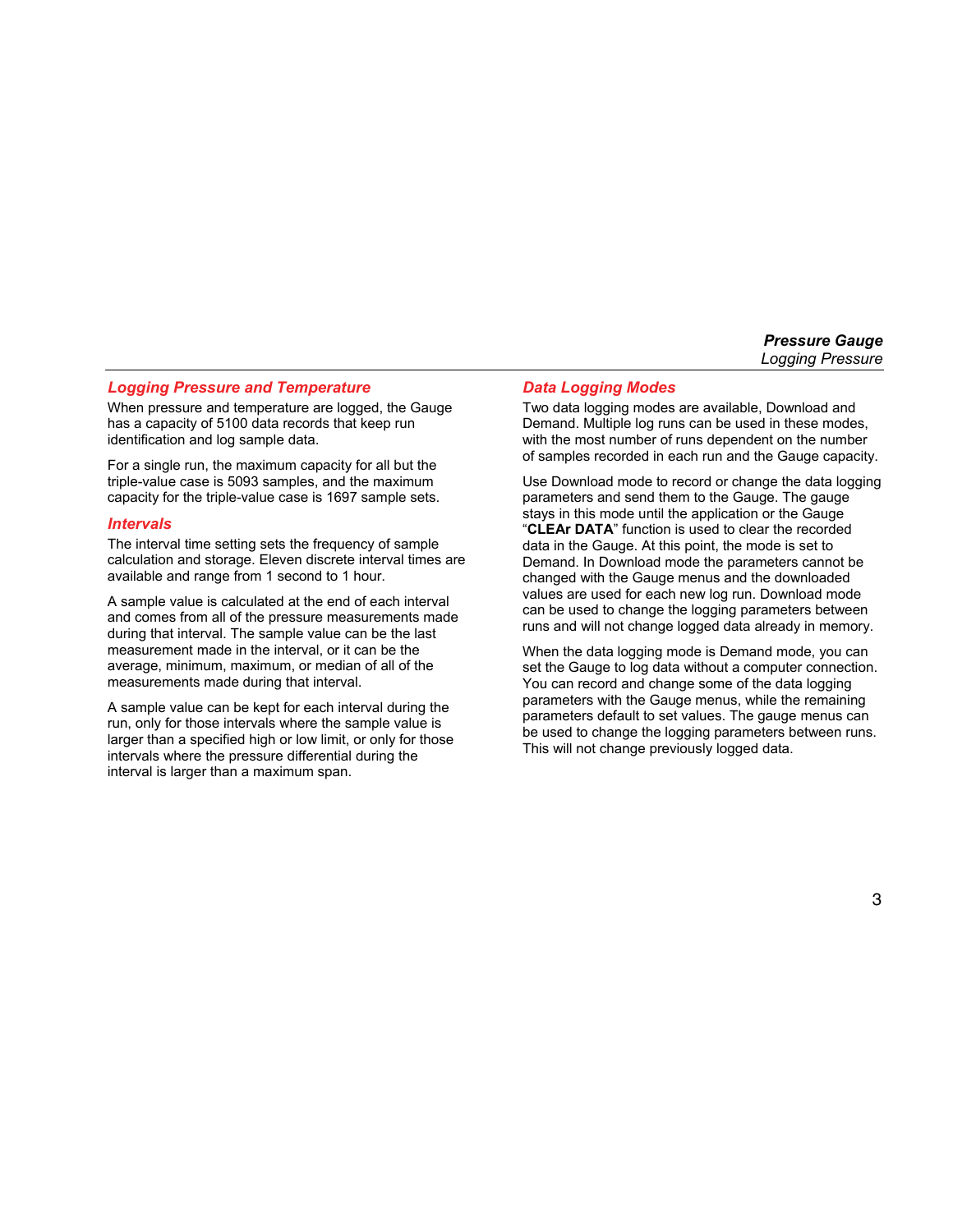## <span id="page-13-0"></span>*700G/TRACK*

*Users Manual* 

#### *Menus*

The Software menus duplicate the functions of the Gauge. You can use the buttons or the Software menu to interface with the Gauge.

#### *File Menu*

The File Menu lets you exit the Software.

## *Gauge Menu*

The Gauge Menu contains the functions that interact with the Gauge:

- **Connect** Connect the Gauge and shows the Gauge description and data logging setup. On the Primary Display, select the communication port that the Gauge is connected to before you use this function. See How to Connect to the Gauge in the Primary Display section.
- **Disconnect** Disconnect from the Gauge. See How to Disconnect from the Gauge in the Main Screen section.
- **Upload Data** Upload all data logging runs from the Gauge and show them on the Log Upload Display. See the Log Upload Display section. The data can be exported from that display. See the How to Upload Logged Data

description in the Main Screen section.

**Clear Data** Erase all data logging runs from the Gauge. See How to Clear Logged Data in the Main Screen section.

**Send Setup** Send the setup data to the Gauge. See the How to Send Setup Configuration description in the Main Screen section.

**Retrieve Setup** Get the setup data from the Gauge. See the How to Retrieve Setup Configuration description in the Main Screen section.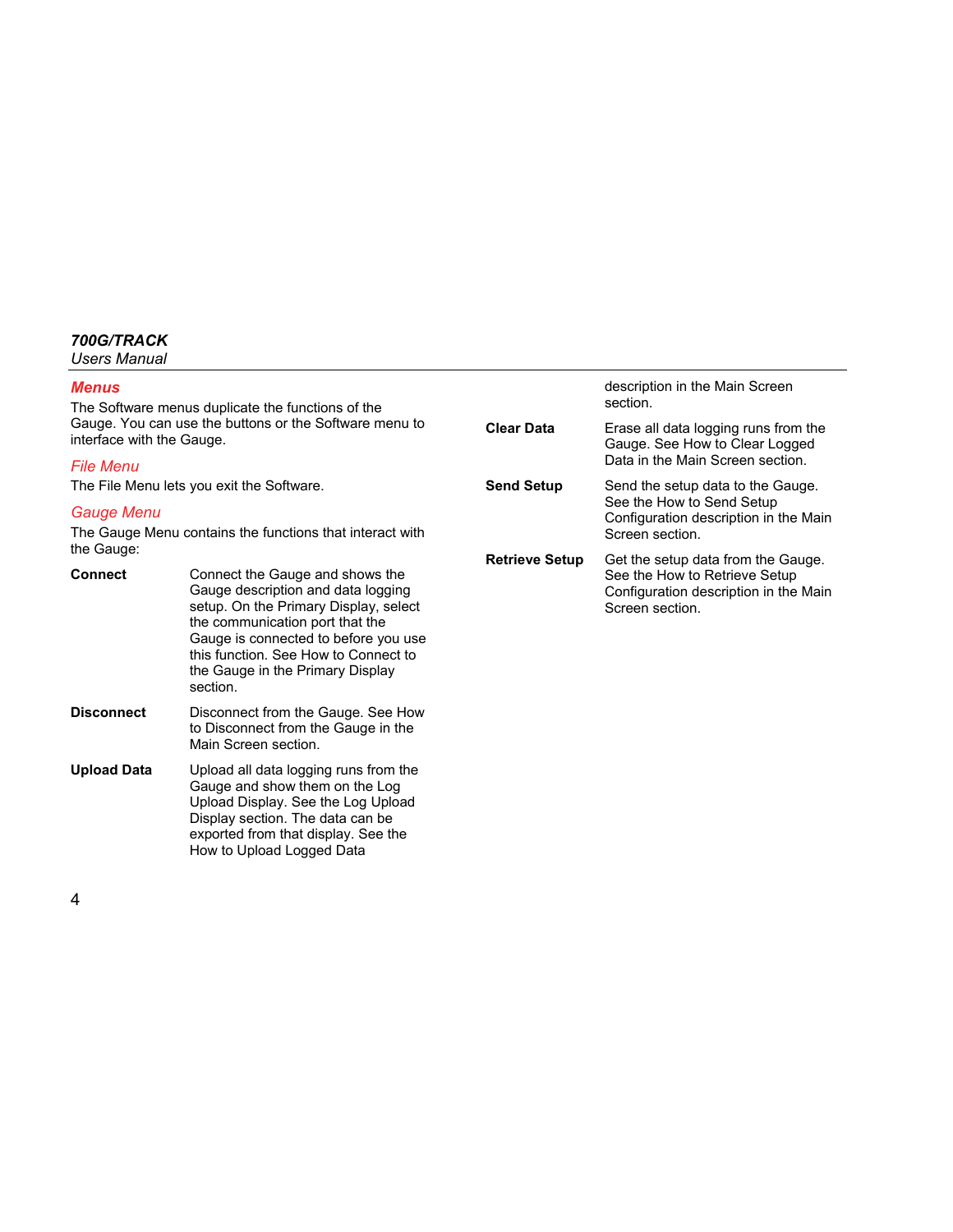#### <span id="page-14-0"></span>*Options Menu*

The Options Menu specifies the default display and export options. See the Display Options and Export Options sections.

#### *Help Menu*

The functions necessary for help and support are in the Help Menu:

| Help                | Shows online help                              |
|---------------------|------------------------------------------------|
| <b>Support</b>      | Shows customer support data                    |
| <b>Registration</b> | Tells you how to register the Software         |
| <b>About</b>        | Shows Software description and<br>version data |

## *Main Screen*

The Main Screen is shown in Figure 1. The Main Screen controls let you:

- Connect to the Gauge
- Disconnect from the Gauge
- Upload logged data
- Clear logged data
- Exit the application

This data is shown on the main screen when you connect the Gauge:

- Gauge model
- Serial number
- Firmware version of the Gauge
- Number of data logging records used
- Number of data logging records free

| 700G/TRACK                                       | $\mathbf x$<br>$\Box$                                     |
|--------------------------------------------------|-----------------------------------------------------------|
| Gauge Options<br>File<br>Help                    |                                                           |
| Port $\vert$ COM4 $\vert$                        | Disconnect<br>Upload<br>Clear<br>Exit                     |
| Model: MAKE, MODEL                               | Serial: 0000000000<br>Version: 3.00                       |
| Records Used: 0                                  | Records Free: 5100                                        |
| SETUP<br>Send                                    | Retrieve                                                  |
| Data Logging: Enabled, Demand                    | Available recording time: 2:49:46<br>$\blacktriangledown$ |
| Interval: 2 Seconds<br>$\vert \mathbf{v} \vert$  | Samples / Run: 20                                         |
| Log Type: Continuous                             | Sample Type:   Interval End<br>$\overline{\phantom{a}}$   |
| Log Temperature: Yes<br>$\vert \mathbf{v} \vert$ |                                                           |
| Unit: PSI<br>$\blacktriangledown$                | Custom Factor:  1.000                                     |
| Trip Setpoint: 1.00                              | Trip Reset: 0.00                                          |
|                                                  | gto001.jpg                                                |

**Figure 1. The Main Screen**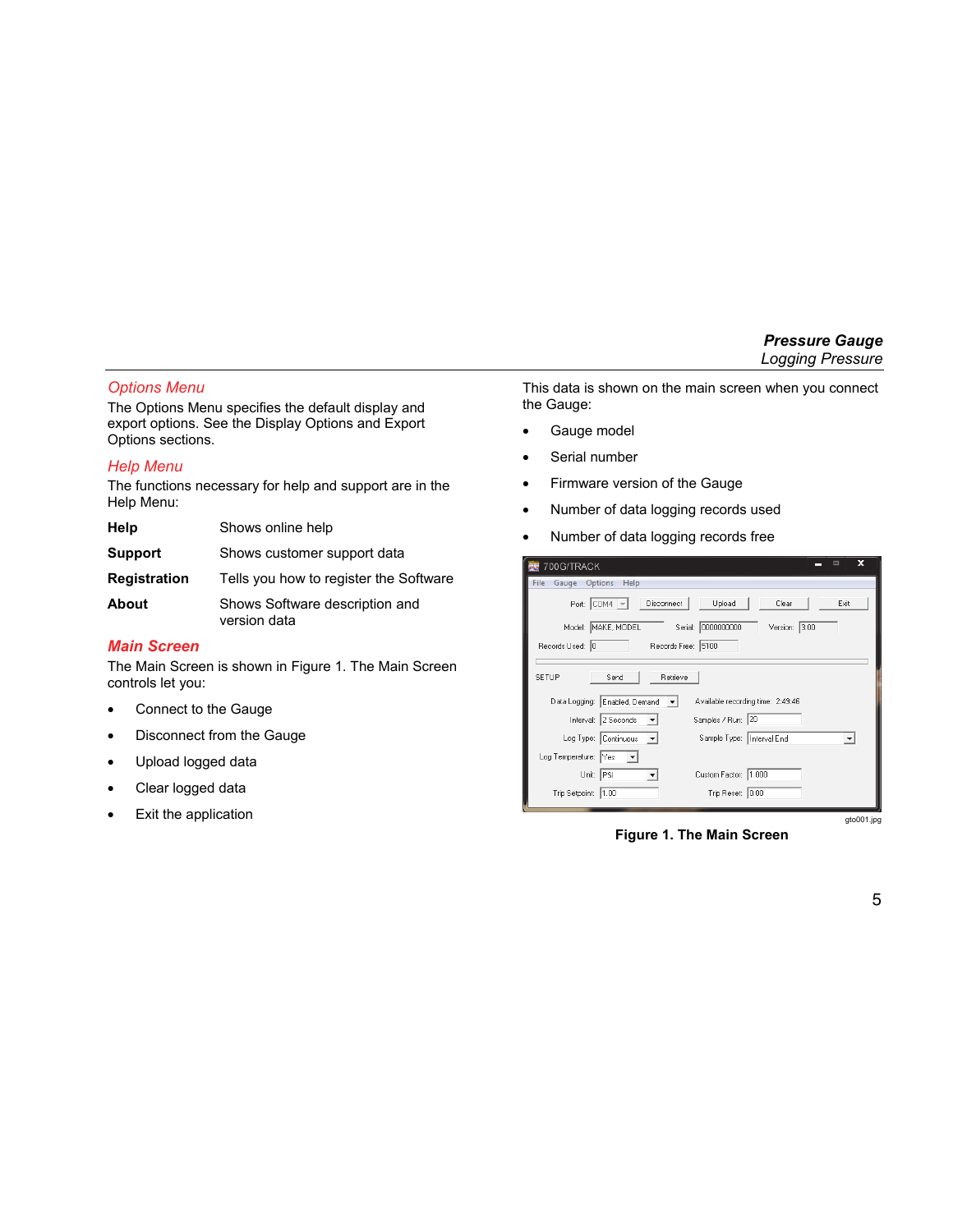## <span id="page-15-0"></span>*700G/TRACK Users Manual*

The lower section of the Main Screen shows controls you can use to configure data logging parameters in the Gauge, send the configuration to the Gauge, and retrieve the current configuration from the Gauge.

## *How to Connect to the Gauge*

To use the Software with the Gauge immediately:

- 1. Double-click the Software icon on the desktop to start the Software.
- 2. Turn on the Gauge.
- 3. Connect the USB cable to the PC and to the Gauge.
- 4. On the Software's Main Screen, select the applicable COM Port from the Port dropdown.

#### *Note*

*COM Port detection is not automatic. If necessary, go to Windows/Settings/System/Hardware/Device Manager on your PC to determine the USB Serial Port.* 

5. Push the **Connect** button. The Main Screen populates with the settings from gauge. See the Main Screen section for more information.

#### *Note*

*If the Gauge is off or if the USB cable is not connected, you will receive an error message. See Figure 2.* 



## **Figure 2. Connection Error Alert**

## *How to Disconnect from the Gauge*

To disconnect from the Gauge, click the **Disconnect** button. The button description and function changes to **Connect** and all shown data is removed.

## *How to Upload Logged Data*

To upload logged data, click the **Upload** button. The logged data is uploaded and shown on the Log Upload Display. A display shows percent complete and an estimate of the time remaining in the upload. See the Log Upload Display section.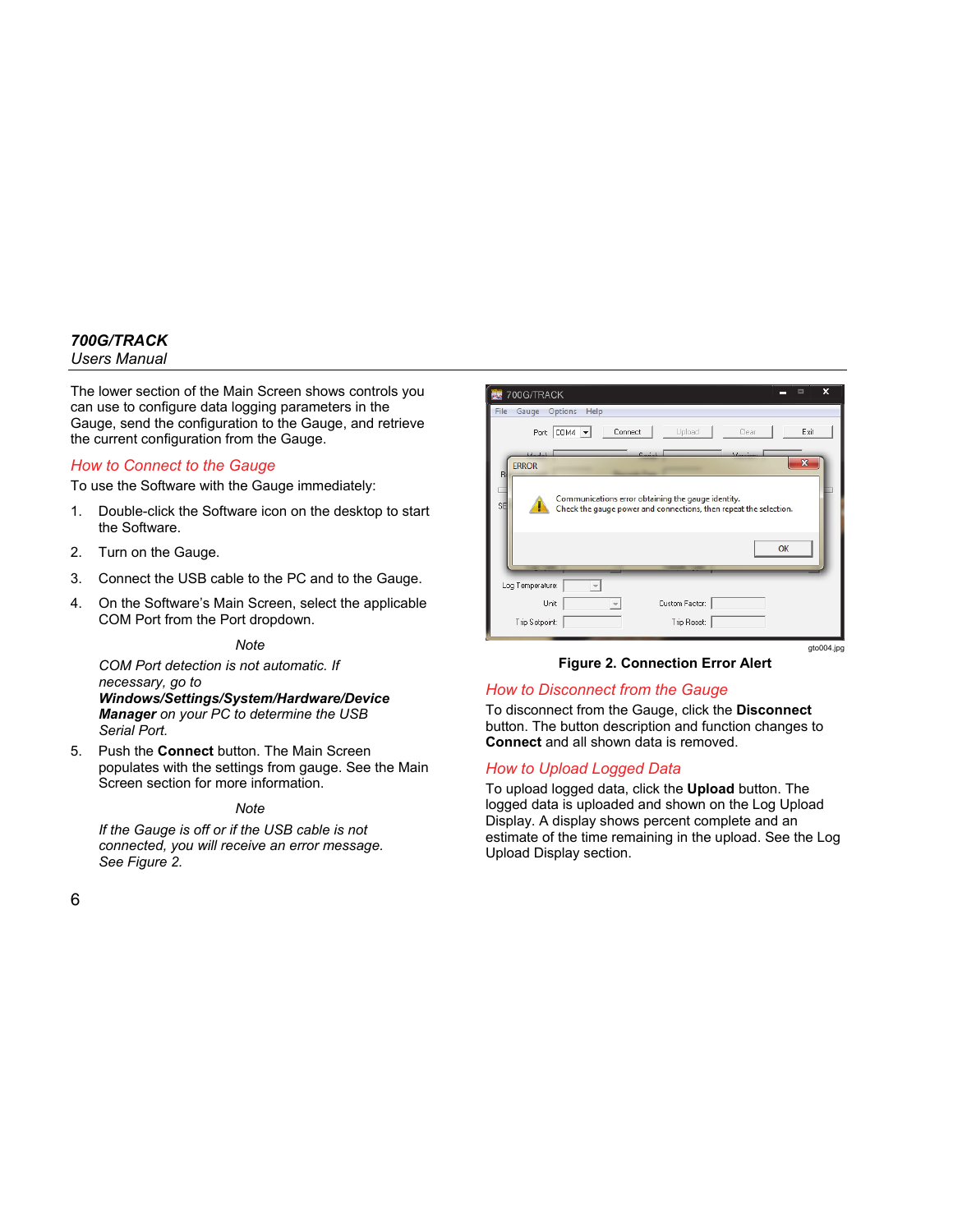## <span id="page-16-0"></span>*How to Erase Logged Data*

To erase logged data, click the **Clear** button. After you give confirmation that logged data is to be erased, all logged data is removed from the Gauge. The data logging mode is set to **Enabled**, **Demand**, and all data on the display is refreshed.

#### *How to Send Setup Configuration*

After you make the necessary selections, click the **Send** button. The configuration is sent to the Gauge and all data on the display is refreshed. The data logging mode must be set to **Enabled**, **Download** to change more than the mode.

#### *How to Retrieve Setup Configuration*

To retrieve setup configuration data, click the **Retrieve** button. The gauge description, current data capacity, and setup are read from the Gauge and shown in the applicable fields.

## *Setup Configuration Fields*

The subsequent sections tell you how to set up the configuration fields.

#### *Data Logging Mode*

#### **Disabled**

This command turns off data logging in the Gauge. All data logging functions are removed from the Gauge's CONFIG menu sequence.

#### **Enabled, Download**

Turns on data logging in the Gauge with all logging parameters downloaded from the Software. All data logging functions related to parameter changes are removed from the Gauge's CONFIG menu sequence. The only gauge functions available are start and stop of data logging, show the number of free records, and erase all logged data.

#### **Enabled, Demand**

Turns on data logging in the Gauge with all logging parameters set. This can only be used to upload logged data, erase all logged data, get data logging parameters, and change the data logging mode. The data logging functions that are available in the Gauge's CONFIG menu sequence are start and stop data logging, show the number of free records, change the logging interval, change the samples each run, and erase all logged data. The log type is set at **Continuous** and the sample type is set at **Interval End**.

#### *Interval*

Use one of these sampling intervals:

- 1, 2, 5, 10, or 30 seconds
- 1, 2, 5, 10, or 30 minutes
- 1 hour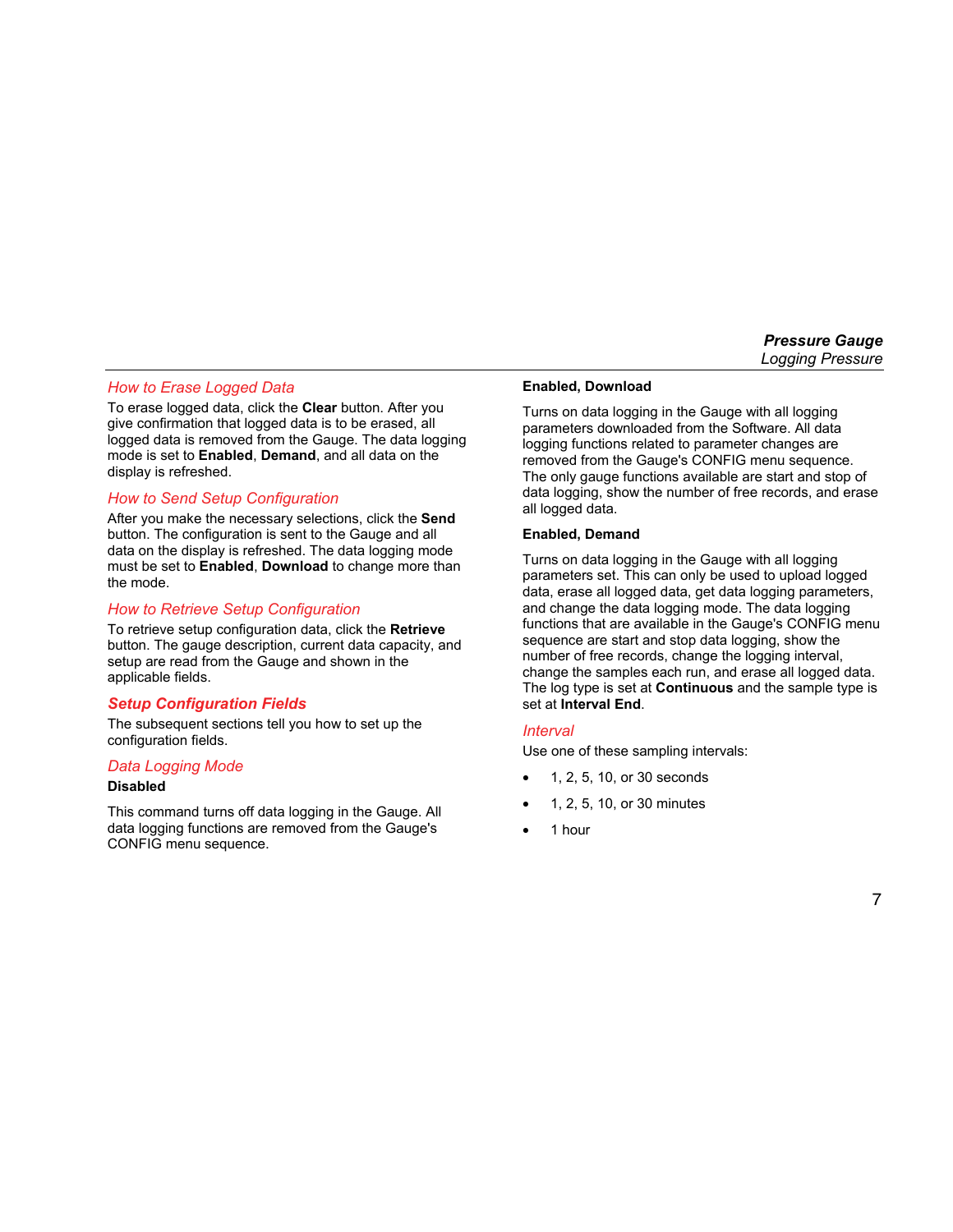## <span id="page-17-0"></span>*700G/TRACK Users Manual*

## *Samples/Run*

The Samples/Run field is the maximum number of samples to log each run. This can range from 1 to 8500.

## *Log Temperature*

Select **Yes** or **No** to log temperature.

# *Log Type*

## **Continuous**

A sample is kept at each interval of the run. The sample value is specified by the sample type selection below. This is the most common type of logging.

## **Trip high**

Interval samples are kept during the run only when the sample values are above a high limit. Sample storage starts when a sample value of the interval becomes more than the **trip setpoint**, and continues at each interval until a subsequent sample value of the interval is lower than the **trip reset**. Sample storage then stops until a sample value, again, becomes more than the trip setpoint. The sample value is recorded and specified by the sample type selection below.

## **Trip low**

Interval samples are only kept during the run when the sample values are above a low limit. Sample storage starts when a sample value of an interval becomes less than the **trip setpoint**, and continues at each interval until a subsequent interval's sample value becomes larger than the **trip reset**. Sample storage then stops until a sample value again becomes less than the trip setpoint. The sample value is recorded and specified by the sample type selection below.

## **Trip span**

Interval samples are kept during the run only when the pressure difference during the interval is more than a maximum span or range. Sample storage starts when the difference between a maximum and minimum measurement of an interval becomes larger than the **trip setpoint**, and continues at each interval until a subsequent difference of the interval becomes less than the **trip reset**. Sample storage then stops until a difference of the interval again becomes more than the trip setpoint.

## *Sample Type*

The Sample Type field is recorded as one of these fields:

- Interval end- The last measurement made in the sample interval.
- Average of all measurements made in the sample interval.
- Minimum of all measurements made in the sample interval.
- Maximum of all measurements made in the sample interval.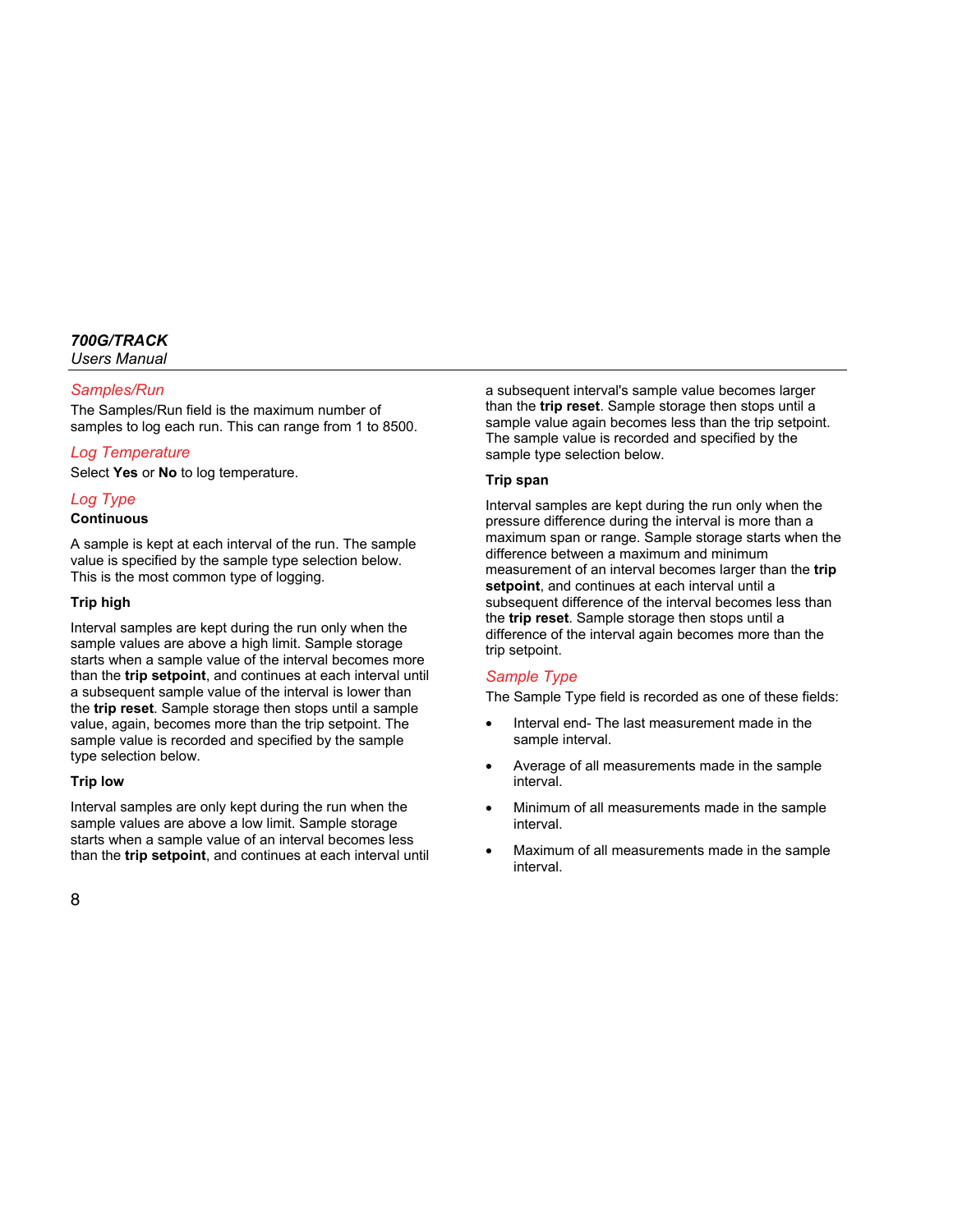- <span id="page-18-0"></span>• Median of all measurements made in the sample interval, the midpoint between minimum and maximum.
- Average, minimum, and maximum of all measurements made in the sample interval. Three records of storage for each logged sample set are necessary. This decreases capacity by 3.

#### *Unit*

Pressure units known by the current gauge configuration. Custom units are included.

#### *Custom Factor*

Custom unit conversion factor shown as units for psi.

## *Trip Setpoint*

Trip setpoint as specified for the Log Type selected above, shown in the log unit selected above.

## *Trip Reset*

Trip reset as specified for the Log Type selected, shown in the log unit selected.

## *Log Upload Display*

Push the **upload** button to upload data files from the Gauge. The Primary display shows each data logging run found in the uploaded data. To show a run's data in the lower section of the display, click on it to highlight it.

Use the Display Mode box to select the subset of run data shown:

- All Data,
- Selected Data
- Readings Only

When the Display Mode is set to **Selected Data**, click the **Change Selection** button to change the display options. See the Display Options section.

The gauge has no real-time clock. The uploaded data is initially tagged by elapsed day and time from the start of a run. The runs are identified by a numeric position in the uploaded data. To record a label that gives more data about the run and to add a calendar date and time, highlight the run and click the **Set Date/Label** button. The base date and time are added to the elapsed day and time for each sample.

To export one run, highlight the run and click the **Save Run** button. The Export Options screen is shown to let the options be customized for exporting this run. A standard Save As screen is then shown. Select the file name and the folder where the file is to be put. Click the **Cancel** button of one of the screens to skip the export. See the Export Options section for more.

To export all runs, click the **Save All** button. The Export Options screen is shown to let the options be customized for exporting these runs. The same options are used for all runs. For each run, a Save As screen is then shown. Select the file name and the folder where the file is to be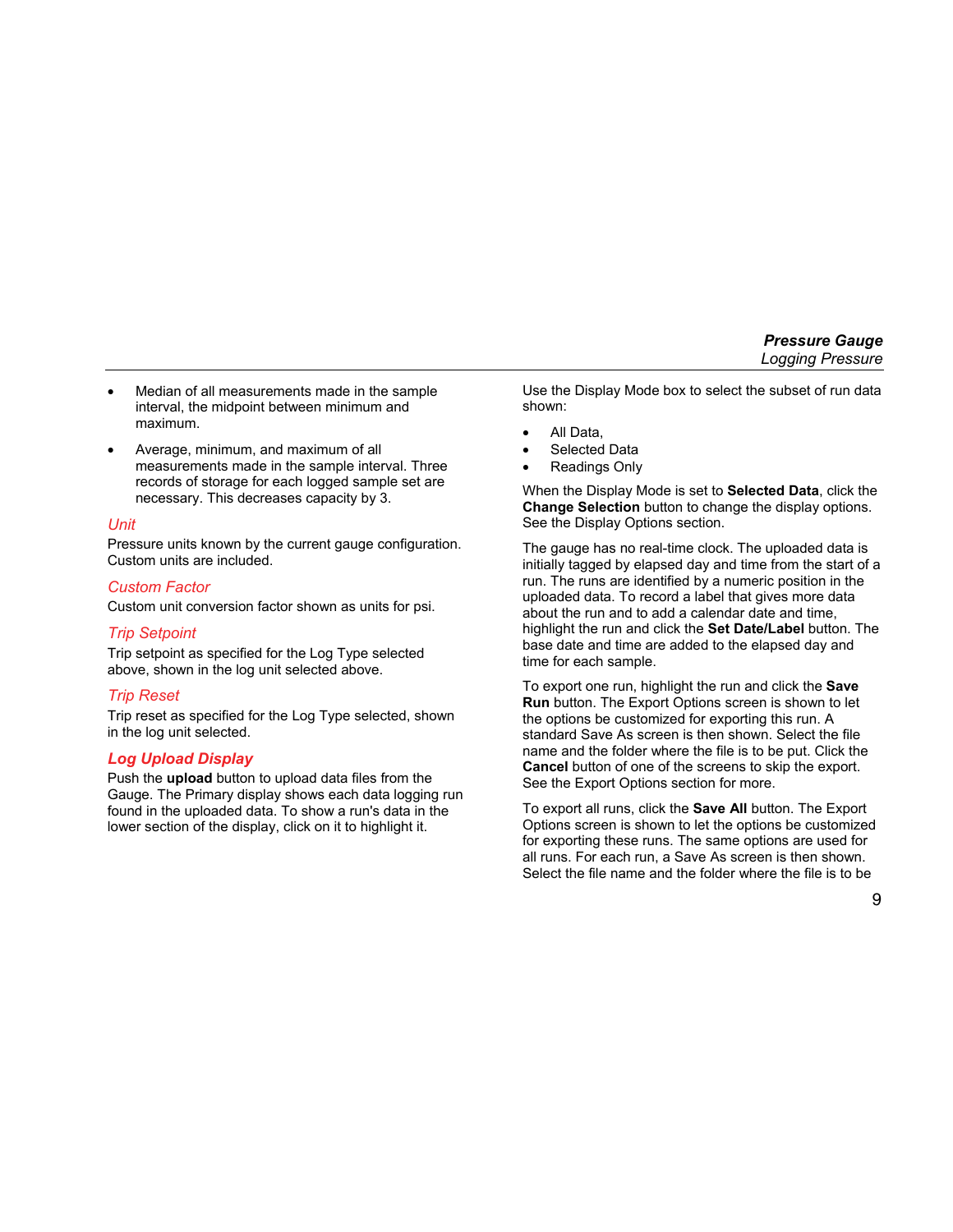<span id="page-19-0"></span>put. Click the **Cancel** button of the Save As screen to skip the export of that run. Click the **Cancel** button of the Export Options screen to skip the export of all runs. See the Export Options section.

The default location for files is the folder "Fluke\700G Track" in "My Documents".

## *Display Options*

Use the Display Options screen (in the Options Menu) to change the default selections for the run description fields. When data is first uploaded, the selections are set to the default values. After the first data display, the selections can be temporarily changed for the length of the data display. In the Display Options screen, check each field that is to be shown when the display mode is set to Selected Data. Logged pressure (Pressure Readings on the menu) is always shown. The Display Options Screen is shown in Figure 3.

The Display Options are:

- Run # or Label
- Gauge Description
- Log and Sample Type
- Interval Time
- Pressure Unit
- Custom Factor
- Trip Setpoint and Reset
- Initial Zero and Tare
- Zero Changes
- Temperature Readings
- Pressure Readings (always selected)

| 700G/TRACK<br><b>File</b><br>Options<br>Gauge | $\Box$<br><b>Display Options</b>                                                                     | x          |
|-----------------------------------------------|------------------------------------------------------------------------------------------------------|------------|
| Port: COM4                                    | Include: $\nabla$ Run # or Label<br>Exit<br>a                                                        |            |
| Model: MAKE, N                                | <b>▽</b> Gauge Description<br>on: 3.00<br>Ⅳ Log and SampleType                                       |            |
| Records Used: 0                               | $\overline{\mathbf{v}}$ Interval Time<br>$\overline{\mathbf{v}}$ Pressure Unit                       |            |
| SETUP<br>Sen                                  | $\nabla$ Custom Factor                                                                               |            |
| Data Logging:<br>Enabl<br>Interval: 2 Sed     | <b>▽</b> Trip Setpoint and Reset<br>9:46<br>□ Initial Zero and Tare                                  |            |
| Log Type:<br>Conti                            | $\overline{\triangledown}$ Zero Changes<br>$\overline{\phantom{a}}$<br><b>▽</b> Temperature Readings |            |
| Log Temperature:<br> Yes <br>Unit:<br> PS     | Ⅳ Pressure Readings                                                                                  |            |
| 1.00<br>Trip Setpoint:                        | 0K<br>Cancel                                                                                         |            |
|                                               |                                                                                                      | gto002.jpg |

**Figure 3. The Display Options Screen**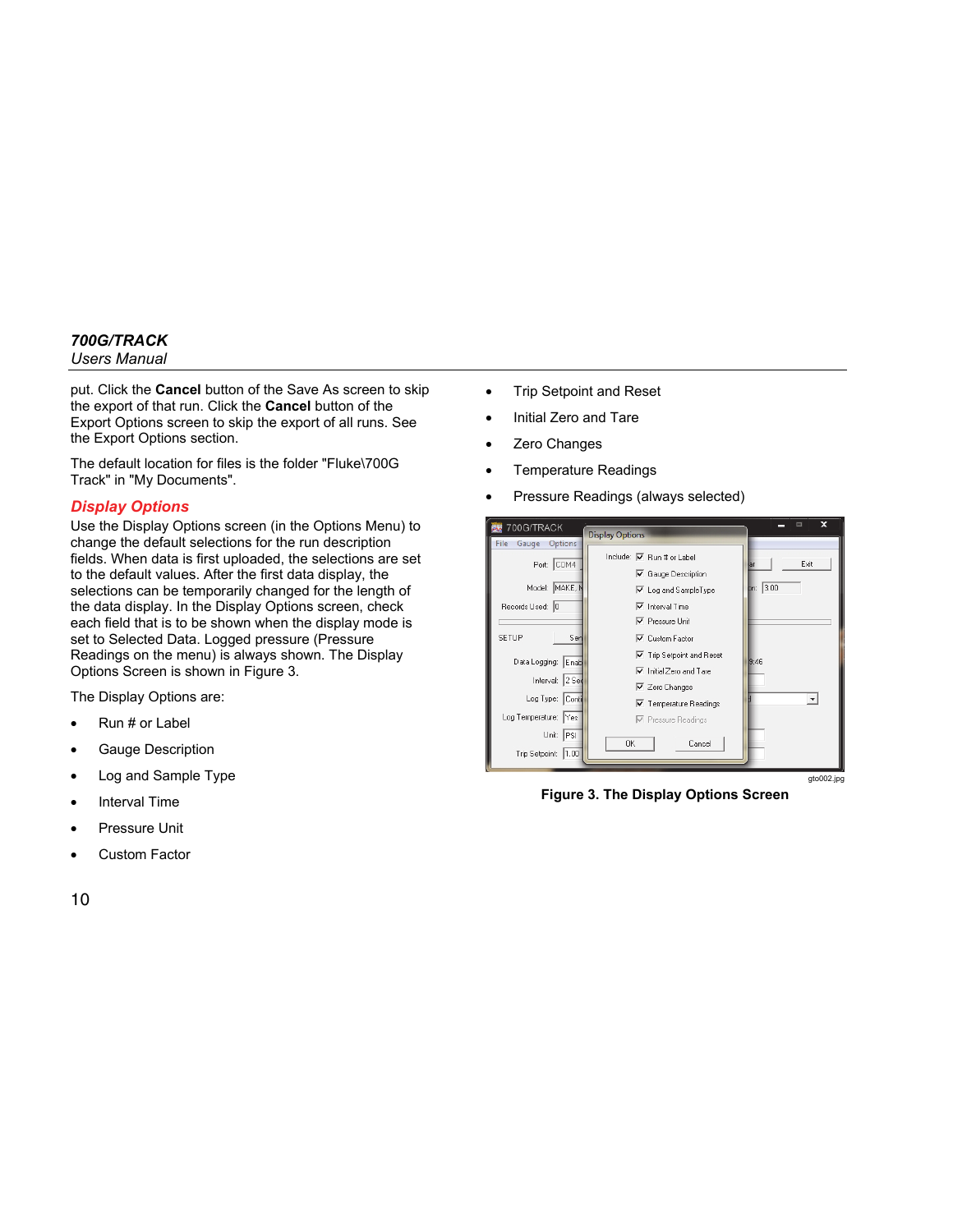## *Pressure Gauge Logging Pressure*

## <span id="page-20-0"></span>*Export Options*

Use the Export Options screen to change the default selections for the file type and run description fields to be exported from the Log Upload Display. When data is first uploaded, the selections are set to these default values. After the first data display, the selections can be temporarily changed for each export, and stay changed for the length of the data display. Logged pressure is always exported. See Figure 4.



**Figure 4. The Export Options Screen**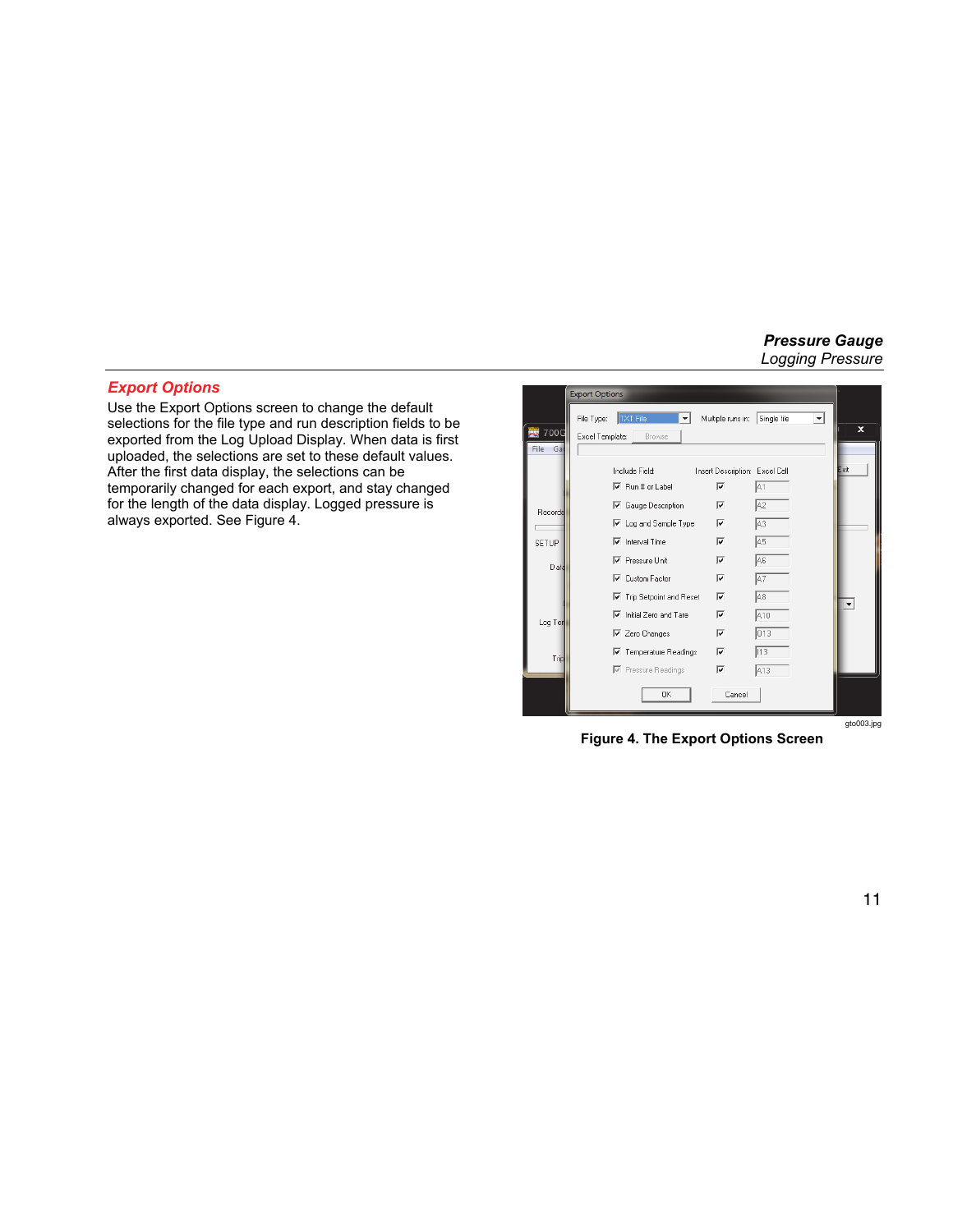The selections are as follows:

## **File Type**

## TXT File

You can print a formatted text file or open it in a text editor. The run description fields are put on isolated lines at the start of the file, followed by a line for each logged data sample and zero change.

## CSV File

An Excel Comma Separated Variable file has each item on a line in quotation marks and all items are separated by commas. The run description fields are put on isolated lines at the start of the file, followed by a line for each logged data sample and zero change.

## New Excel File

A new Excel spreadsheet (xls) file. The locations of the run description fields, logged data samples, and zero changes in the spreadsheet are shown in the Excel Cell column below. See the Minimum Requirements section.

## Excel Template

An Excel spreadsheet (xls) file that comes from a predefined Excel template (xlt) file. The locations of the run description fields, logged data samples, and zero changes in the spreadsheet are put into Excel Cell columns. These locations must be synchronized with the set data in the template. See the Minimum Requirements section. See the Excel Templates section.

## **Multiple runs in**

#### Single File

When the upload has many runs, export all runs to one file.

#### Separate Files

When the upload contains many runs, export each run to an isolated file.

## **Excel Template**

When the file type is set to **Excel Template**, the template you will use is selected here. Click on the **Browse** button and go to the necessary template file. See the Excel Templates section.

## **Include Field**

Put a mark by each field to be exported. Logged pressure data is always exported.

#### **Insert Description**

An optional field description can be included for each field you will export. Put a mark on each field description to be included.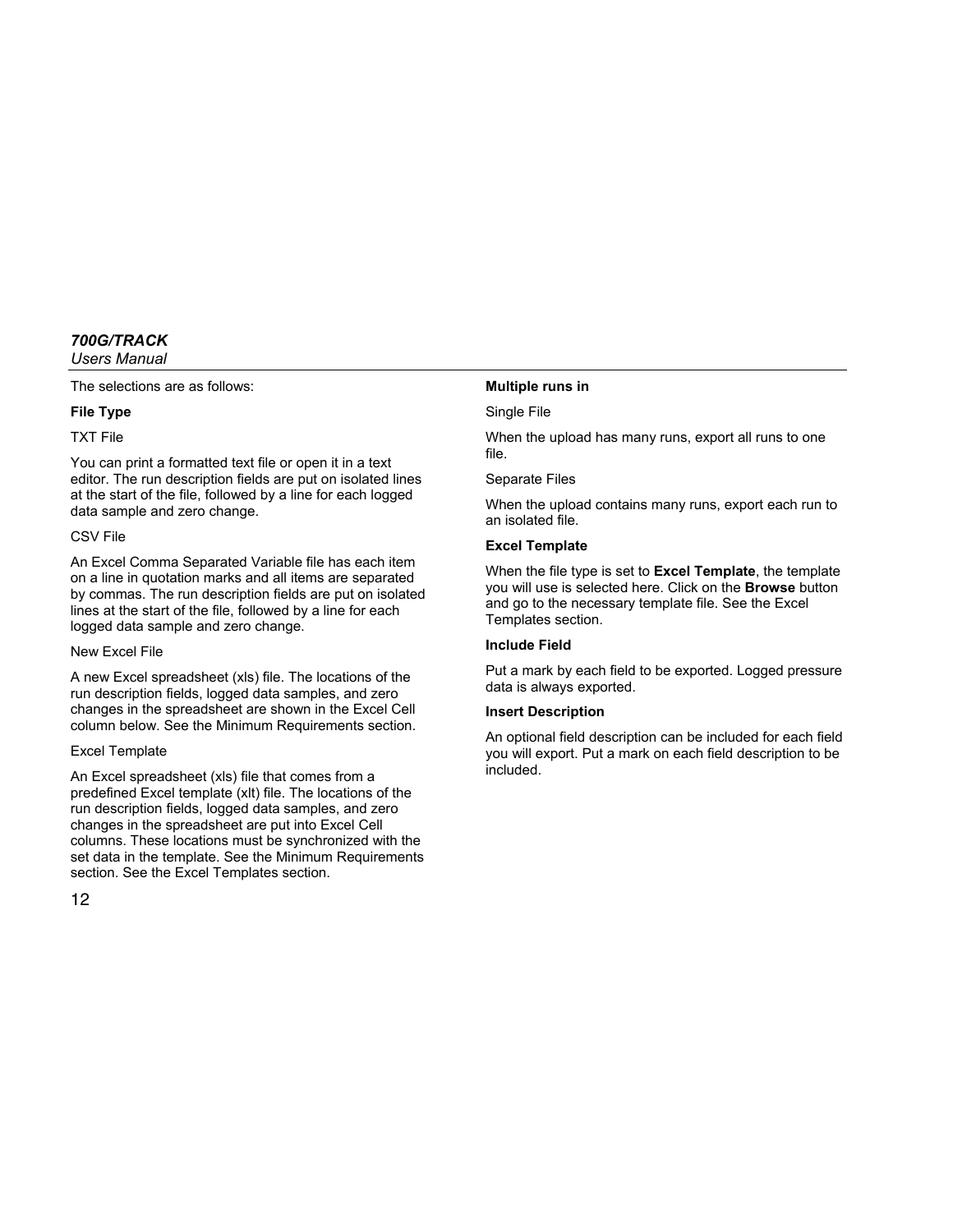#### **Excel Cell**

Record the cell location where you put the data. Cell columns can range from A to YZ. Cell rows can range from 1 to 99999. The data fields are put as follows:

#### Run Description Fields

If the field description is included, the field description is put into the applicable cell and the field value is put into the subsequent cell to the right. If the field description is not included, the field value is put in the specified cell. The Gauge Description has four values:

- **Manufacturer**
- Model
- Serial number
- Firmware version

These are in one cell isolated by commas. The Log and Data Type, Trip Setpoint and Reset, and Initial Zero and Tare fields each have two data items that occupy two rows. Each has its own description and field value, with the second row below the first.

#### Zero Changes

Zero changes are shown one for each row and start at the specified cell row. There are four field values for each zero change:

the date

- the time
- the new zero setting
- the pressure unit

The second, third, and fourth values are put into the cells to the right of the first. If the field description is included, the field description is put into the applicable cell column and the field values are put into the cell columns to the right. If the field description is not included, the field values are put in the applicable cell columns.

#### **Pressure Readings**

Pressure is shown one for each row and start at the specified cell row. There are four field values for each value pressure indication:

- Date
- Time
- Reading
- Pressure unit

The second, third, and fourth values are placed in the cells next to the right of the first. There are six field values for each triple value pressure reading:

- Date
- Time
- Average reading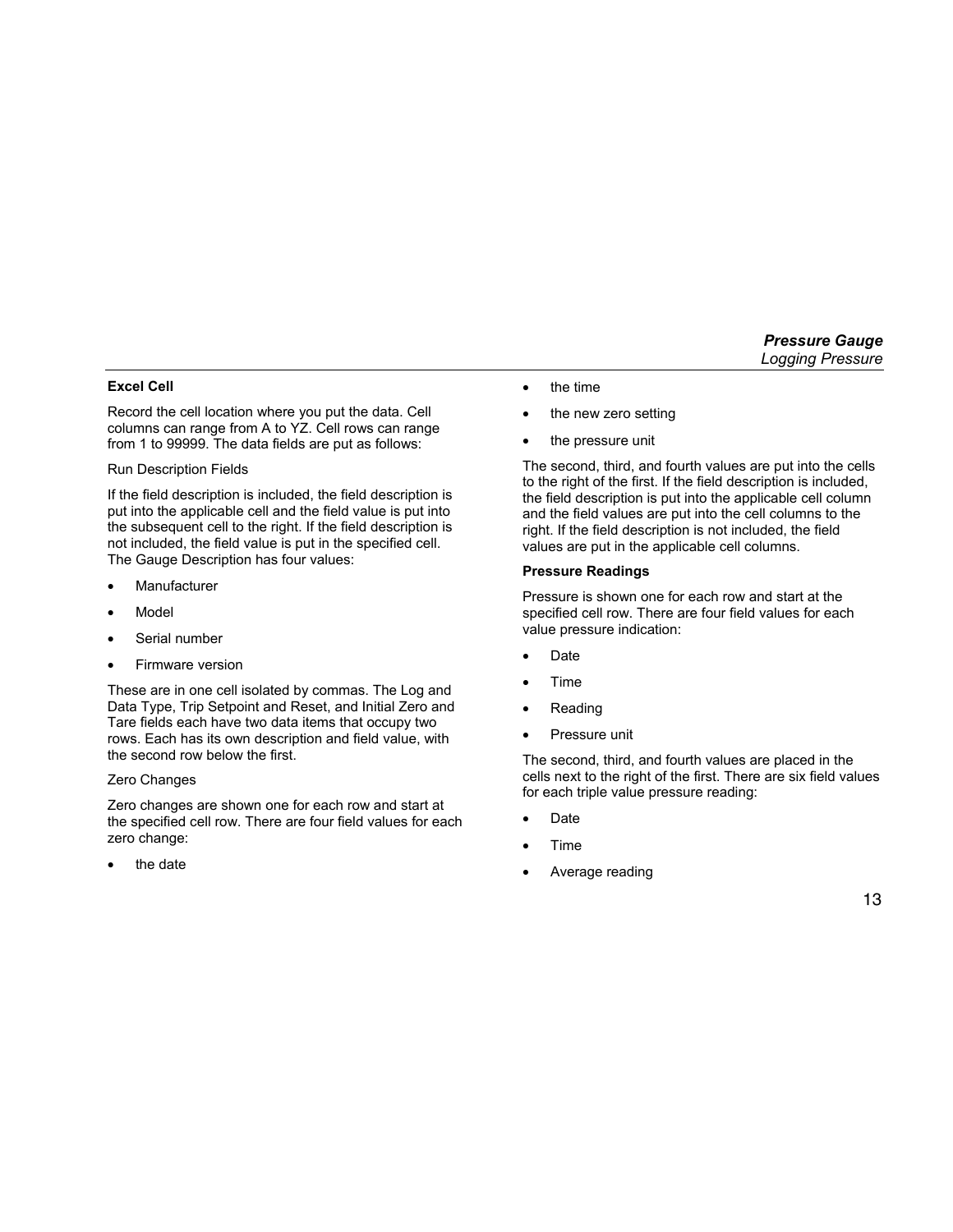## <span id="page-23-0"></span>*700G/TRACK Users Manual*

- Minimum reading
- Maximum reading
- Pressure unit

The second, third, and further values are put into cells to the right of the first. If the field description is included, the field description is put into the specified cell column and the field values are put into the cell columns to the right. If the field description is not included, the field values are put in the specified cell columns.

#### **Temperature Readings**

If temperature indications are in the uploaded data, they are shown one for each row and start at the applicable cell row. There are two field values for each value sample:

- **Temperature**
- Temperature unit

The second value is put in the cell to the right of the first. There are four field values for each triple value sample:

- Average temperature
- Temperature at the time of the minimum pressure
- Temperature at the time of the maximum pressure
- Temperature units

If the field description is included, the field description is put in the specified cell column and the field values are put in the cell columns to the right. If the field description is not included, the field values are put in the specified cell columns.

# *Excel Templates*

An Excel template is made like a typical spreadsheet, but the file is named with the ".xlt" file extension. The templates can have predefined text, titles, graphs, and calculations which you can use with uploaded pressure data to make a complete spreadsheet presentation. The templates can be used many times, so it will not always be necessary to reformat some of your raw data.

The field options and Excel cell locations specified on the Export options screen must be synchronized with the predefined data in the template to make sure data is merged correctly.

Sample templates are supplied with the Software and are in their own folder on the CD. The templates must be manually written to your hard drive. The subsequent sections tell you more about them.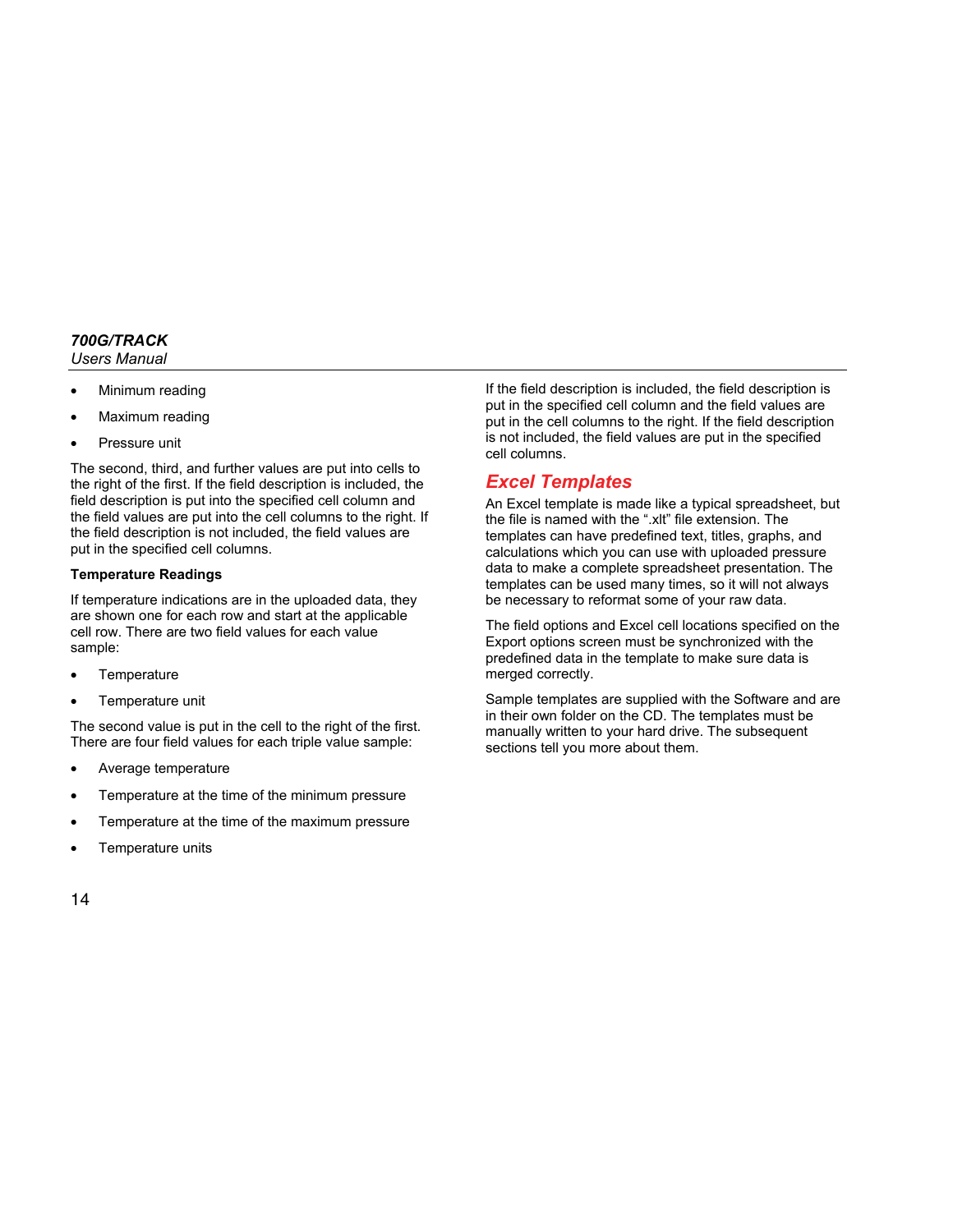## <span id="page-24-0"></span>*Single-Run Graph*

The Single-Run Graph template has custom titles and a graph of the merged data. The vertical axis of the graph is scaled to the range of the uploaded pressure values and the horizontal axis is scaled to the number of samples uploaded.

The template file name is:

700GTRACK-template-single-run-pressure-graph.xlt

For the Export options for this template, see Table 1.

## **Table 1. Single-Run Graph Template Export Options**

| Field                      | Include<br>Field | <b>Insert</b><br><b>Description</b> | Excel<br>Cell  |
|----------------------------|------------------|-------------------------------------|----------------|
| Run # or Label             | Yes              | Nο                                  | B <sub>3</sub> |
| Gauge Description          | Yes              | No                                  | <b>B5</b>      |
| Log and Sample<br>Type     | Yes              | Nο                                  | <b>B10</b>     |
| Interval Time              | Yes              | N٥                                  | <b>B12</b>     |
| Pressure Unit              | Yes              | Nο                                  | B8             |
| <b>Custom Factor</b>       | Yes              | Yes                                 | <b>B18</b>     |
| Trip Setpoint and<br>Reset | Yes              | Yes                                 | <b>B16</b>     |
| Initial Zero and<br>Tare   | Yes              | Yes                                 | <b>B14</b>     |
| Zero Changes               | Yes              | Nο                                  | <b>J24</b>     |
| Temperature<br>Readings    | No               | No                                  | Any            |
| <b>Pressure Readings</b>   | Yes              | N٥                                  | <b>B24</b>     |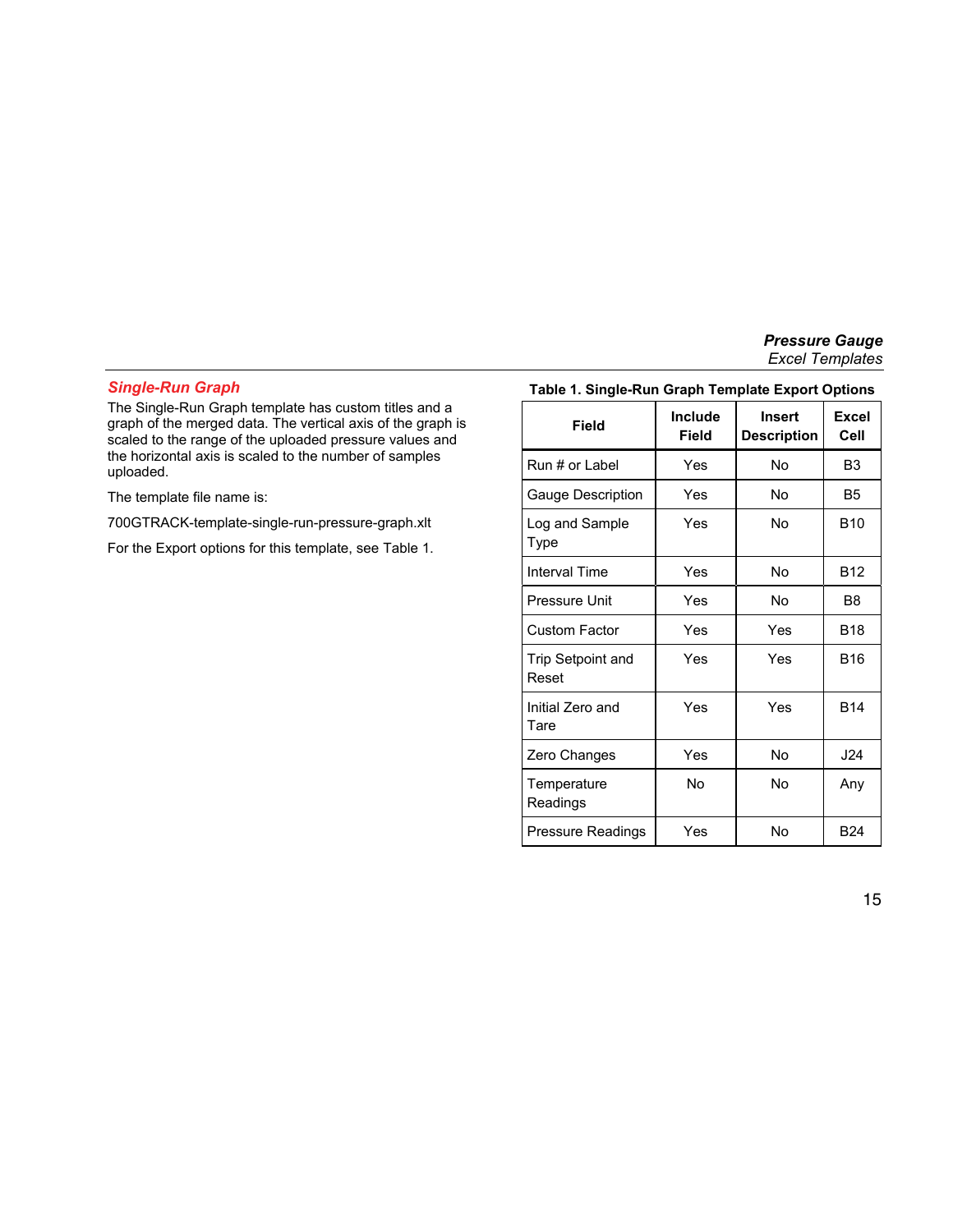## <span id="page-25-0"></span>*Single Run Pressure and Temperature Graph*

The Single Run Pressure and Temperature Graph template has custom titles and a graph of the merged data. The pressure graph vertical axis is scaled to the range of the uploaded pressure values. The horizontal axis is scaled to the number of samples uploaded. The temperature graph vertical axis is scaled to the range of the uploaded temperature values. The horizontal axis is scaled to the number of samples uploaded.

The template file name is:

700G TRACK-template-single-run-pressure-temperaturegraph.xlt

For the Export options for this template, see Table 2:

| Table 2. Single Run Pressure and Temperature Graph<br><b>Options</b> |                         |                                     |                      |
|----------------------------------------------------------------------|-------------------------|-------------------------------------|----------------------|
| Field                                                                | Include<br><b>Field</b> | <b>Insert</b><br><b>Description</b> | <b>Excel</b><br>Cell |
| Run # or Label                                                       | Yes                     | No                                  | B <sub>3</sub>       |
| Gauge Description                                                    | Yes                     | No                                  | <b>B5</b>            |
| Log and Sample<br>Type                                               | Yes                     | No                                  | <b>B10</b>           |
| Interval Time                                                        | Yes                     | No                                  | <b>B12</b>           |
| <b>Pressure Unit</b>                                                 | Yes                     | No                                  | B8                   |
| <b>Custom Factor</b>                                                 | Yes                     | Yes                                 | B18                  |
| <b>Trip Setpoint and</b><br>Reset                                    | Yes                     | Yes                                 | <b>B16</b>           |
| Initial Zero and<br>Tare                                             | Yes                     | Yes                                 | <b>B14</b>           |
| Zero Changes                                                         | Yes                     | No                                  | N44                  |
| Temperature<br>Readings                                              | Yes                     | No                                  | 144                  |
| <b>Pressure Readings</b>                                             | Yes                     | No                                  | <b>B24</b>           |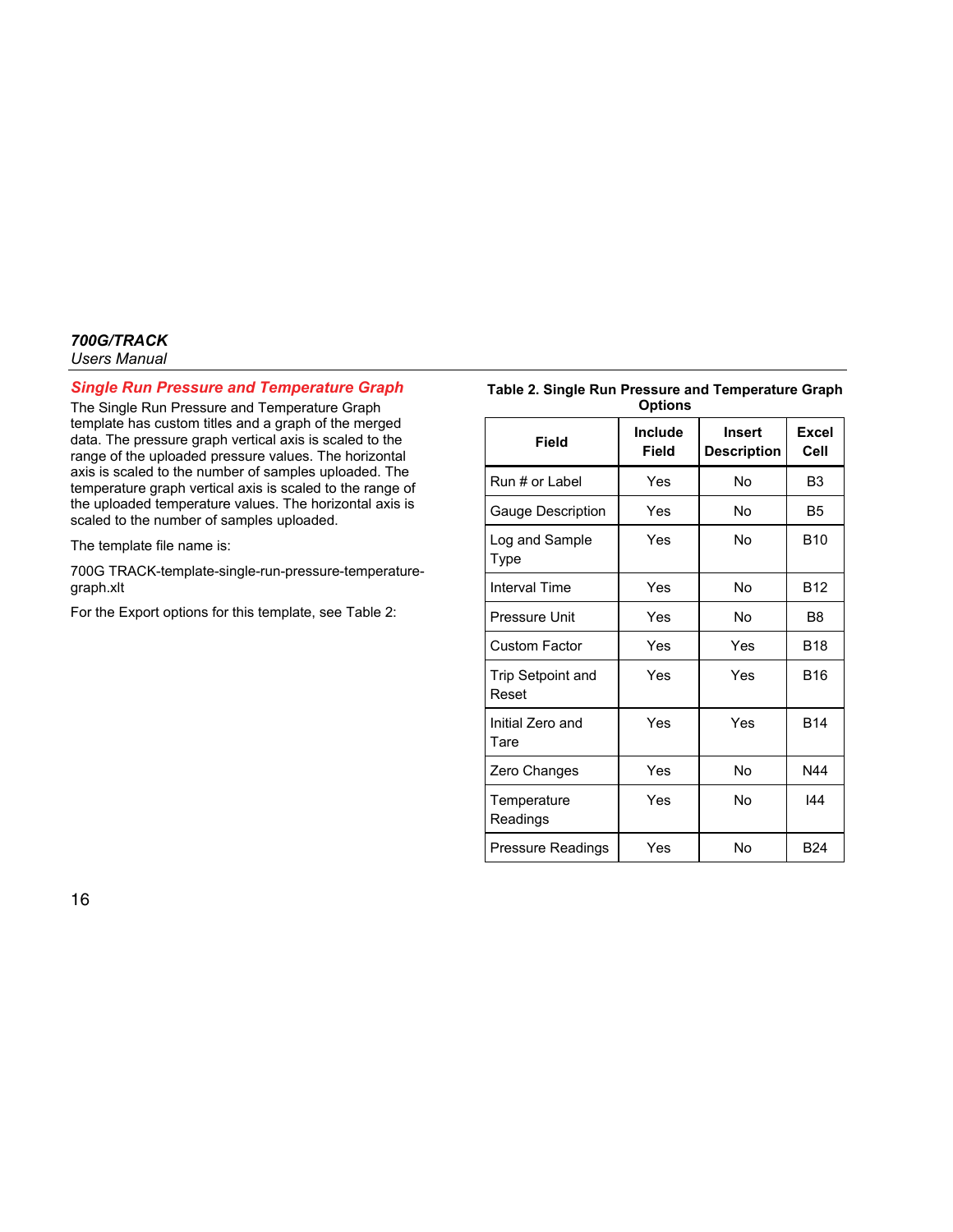# <span id="page-26-0"></span>*Start Data Logging on Gauge*

Set Download or Demand mode from the Software.

## *Download Mode*

Download Mode shows "**LOG**" in the primary display and "DATA" in the secondary display. Push **cound** to go to the current configuration functions, or push  $\overline{\phantom{a}}$  to go to the new data logging branch. The data logging configuration menu sequence (new branch) is:

- 1. Start or stop data logging
	- Primary display: **LOG**
	- Secondary display: **FULL** if the log memory is full, **OFF** if not logging data, or **ON** if logging data.
	- $\triangle$  and  $\nabla$  are ignored if the log memory is **FULL**, otherwise push either button to toggle between **OFF** and **START** if not logging data, or to toggle between **ON** and **STOP** if logging data.
	- Push **cound** to go to the next menu item.
	- Push **ENTER** to:
		- o Exit configuration if the display shows **FULL**, **ON**, or **OFF**.
		- o To stop logging and exit configuration if the display shows **STOP**.
- o To start logging and exit configuration if the display shows **START**.
- 2. Display number of free log records
	- Primary display: number of free records
	- Secondary display: **FREE**
	- $\bullet$  **4** and  $\blacktriangledown$  are ignored.
	- Push  $\frac{1}{2}$  Push  $\frac{1}{2}$  to go to the next menu item if not logging, otherwise it exits configuration.
	- $\bullet$  Push  $\bullet$  to exit configuration.
- 3. Erase all logged data and set to Demand mode.
	- Primary display: **CLEAr**
	- Secondary display: **DATA**
	- $\triangle$  and  $\nabla$  are ignored.
	- Push  $\frac{1}{2}$  Push  $\frac{1}{2}$  to go to the next menu item and confirm erasure.
	- Push **cound** to exit configuration without erasing the data.
- 4. Make sure that all logged data is erased and set to Demand mode.
	- Primary display: **CLEAr**
	- Secondary display: **CNFRM**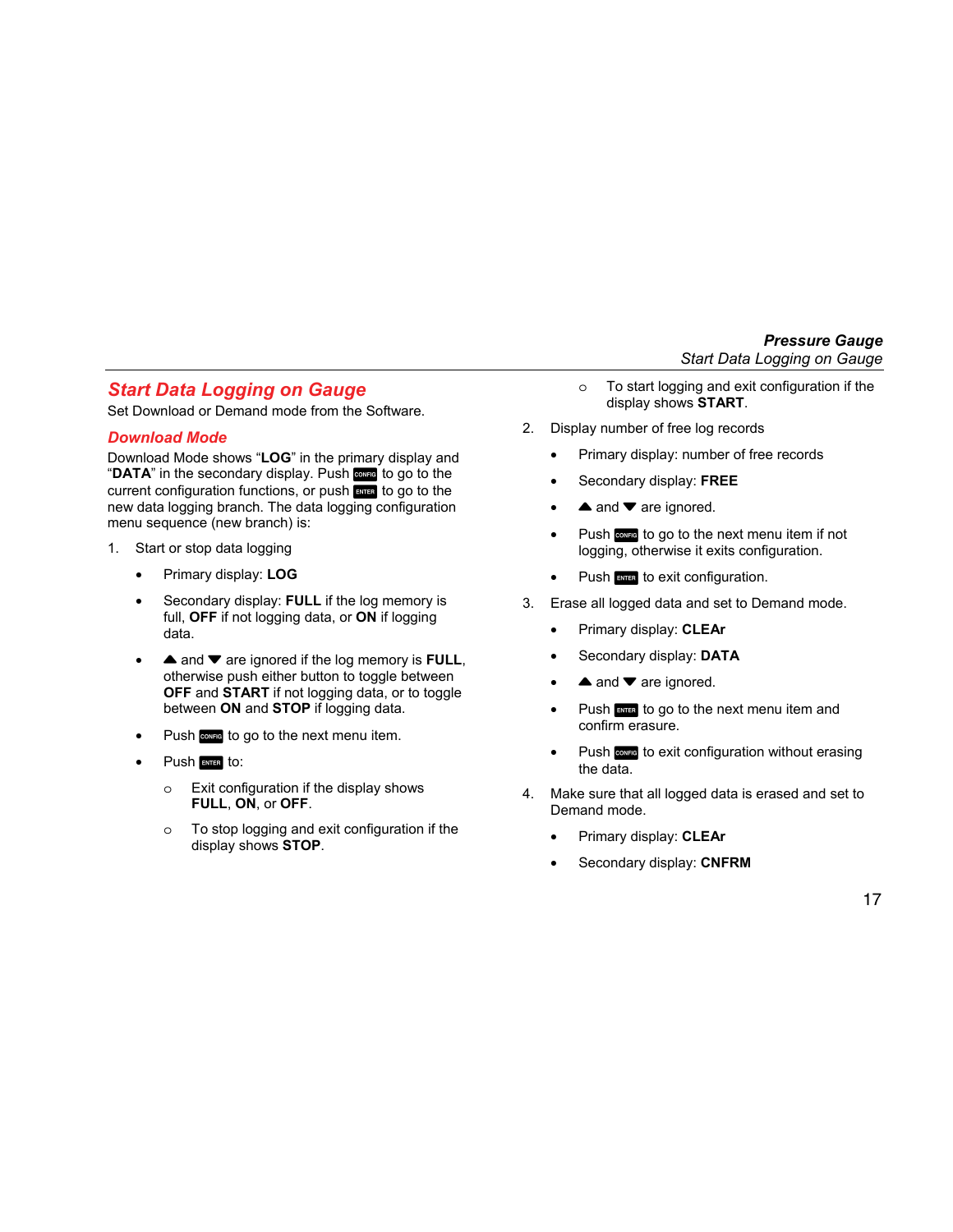## <span id="page-27-0"></span>*700G/TRACK Users Manual*

- $\bullet$   $\blacktriangle$  and  $\nabla$  are ignored.
- Push **EVIED** to erase the data, set Demand mode, and exit configuration after the display briefly shows **CLr** to confirm erasure.
- Push **CONFIG** to exit configuration without erasing the data.

When not logging data, the Gauge works as given in the *700G Series Users Manual*.

When a log run is started, the pressure unit and custom factor are pushed to the downloaded selections. They are changed to their initial values at the end of the run.

While logging data, these changes occur:

- When  $\circledR$  is pushed, the log run to be stops before power is turned off.
- Power off on low-battery detection stops the log run before power is turned off.
- **Example 15 active and an event record (including the** change in the zero offset value) is placed into the log.
- The gauge's Auto Off feature is disabled. It is changed to its initial value at the end of the run.
- Engineering units, damp, sample rate, tare, and custom factor functions on the current configuration menu are disabled.

• The units field on the display cycles between the units, the text **LOG**, and the text **RUN** at a rate of one time each second. This shows that data logging is on and the number after the text **RUN** shows the run number.

#### *Demand Mode*

You can make a data measurement/log without a computer. In Demand mode, a computer is not necessary to configure all of the logging parameters.

When data logging is active, a new item is added at the start of the configuration menu tree to point you to a different branch which contains all data logging functions. This new menu item shows "**LOG**" in the primary display and "DATA" in the secondary display. Push **CONFIG** to go to the current configuration functions, or push  $\frac{1}{\sqrt{2}}$  to go to the new data logging branch.

The data logging configuration menu sequence (new branch) is as follows:

- 1. Start or stop data logging
	- Primary display: **LOG**
	- Secondary display: **FULL** if the log memory is full, **OFF** if not logging data, or **ON** if logging data.
	- $\bullet$   $\blacktriangle$  and  $\nabla$  are ignored if the log memory is **FULL**, otherwise push either button to go between **OFF**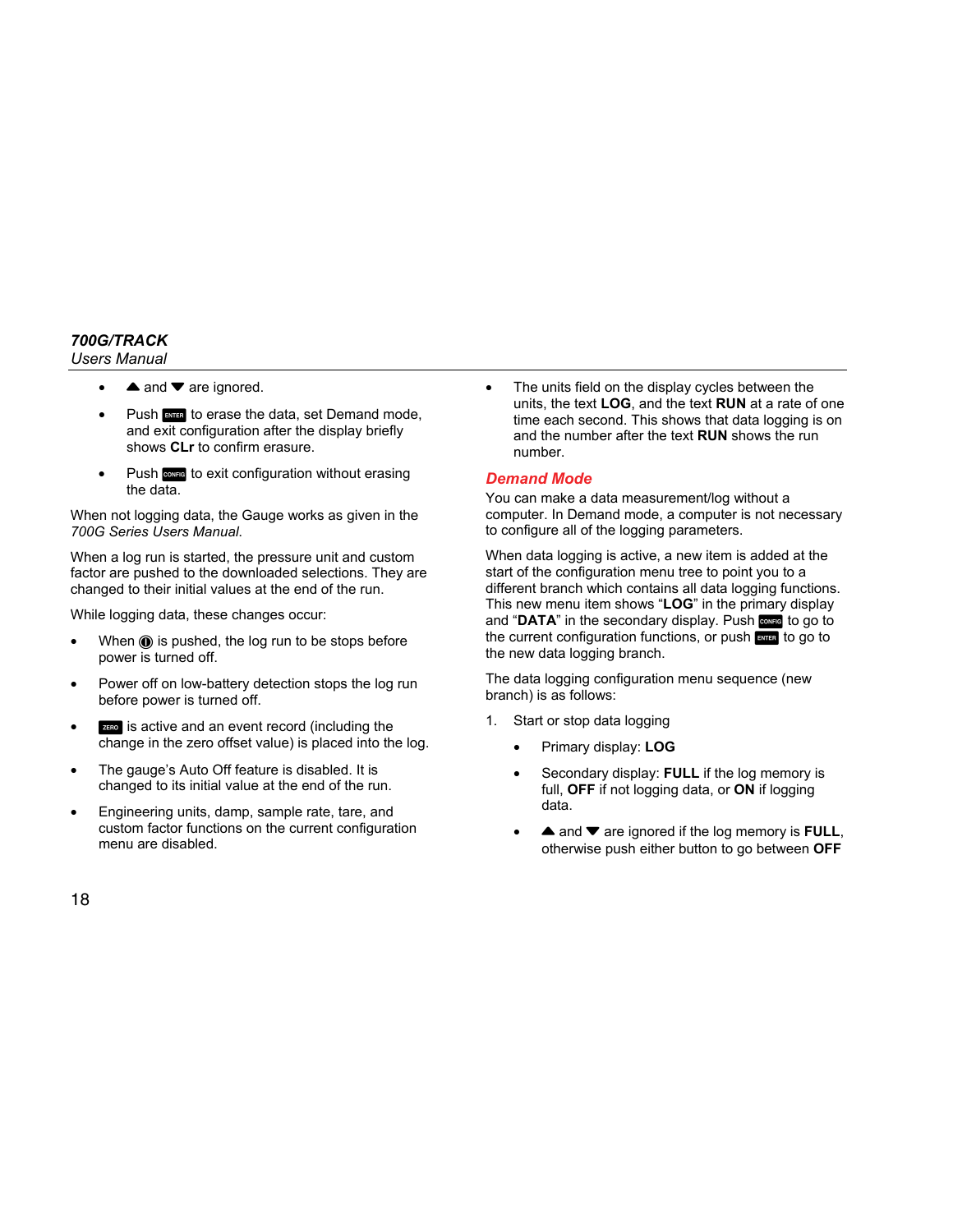and **START** if not logging data, or to go between **ON** and **STOP** if logging data.

- Push **CONFIG** to go to the next menu item.
- Push **ENTER** to:
	- o Exit configuration if the display shows **FULL**, **ON**, or **OFF**.
	- o To stop logging and exit configuration if the display shows **STOP**.
	- o To start logging and exit configuration if the display shows **START**.
- 2. Display number of free log records
	- Primary display: number of free records.
	- Secondary display: **FREE**
	- $\triangle$  and  $\nabla$  are ignored.
	- Push **CONFIG** to go to the next menu item if not logging, otherwise it exits configuration.
	- Push **EXIED** to exit configuration.
- 3. Select logging interval
	- Primary display: interval selection of 1, 2, 5, 10, or 30 for seconds, or 1, 2, 5, 10, or 30 for minutes, or 1 for hours.
- Secondary display: time unit **SEC**, **MIN**, or **HOUR** as applicable for the selection.
- Push  $\blacktriangledown$  to decrease the interval selection. Stop at 1 second.
- Push  $\triangle$  to increase the interval selection. Stop at 1 hour.
- Push  $\frac{1}{2}$  Push  $\frac{1}{2}$  to go to the next menu item.
- $\bullet$  Push  $\bullet$  to exit configuration.
- 4. Select maximum number of samples
	- Main display: number of samples presently selected
	- Secondary display: **SAMPL**
	- Push  $\blacktriangledown$  to decrease the interval selection. Stop at 1.
	- Push  $\triangle$  to increase the interval selection. Stop at the maximum number of records (8500).
	- Push **Found** to go to the next menu item.
	- $\bullet$  Push  $\bullet$  to exit configuration.
- 5. Erase all logged data and set to Demand mode.
	- Primary display: **CLEAr**
	- Secondary display: **DATA**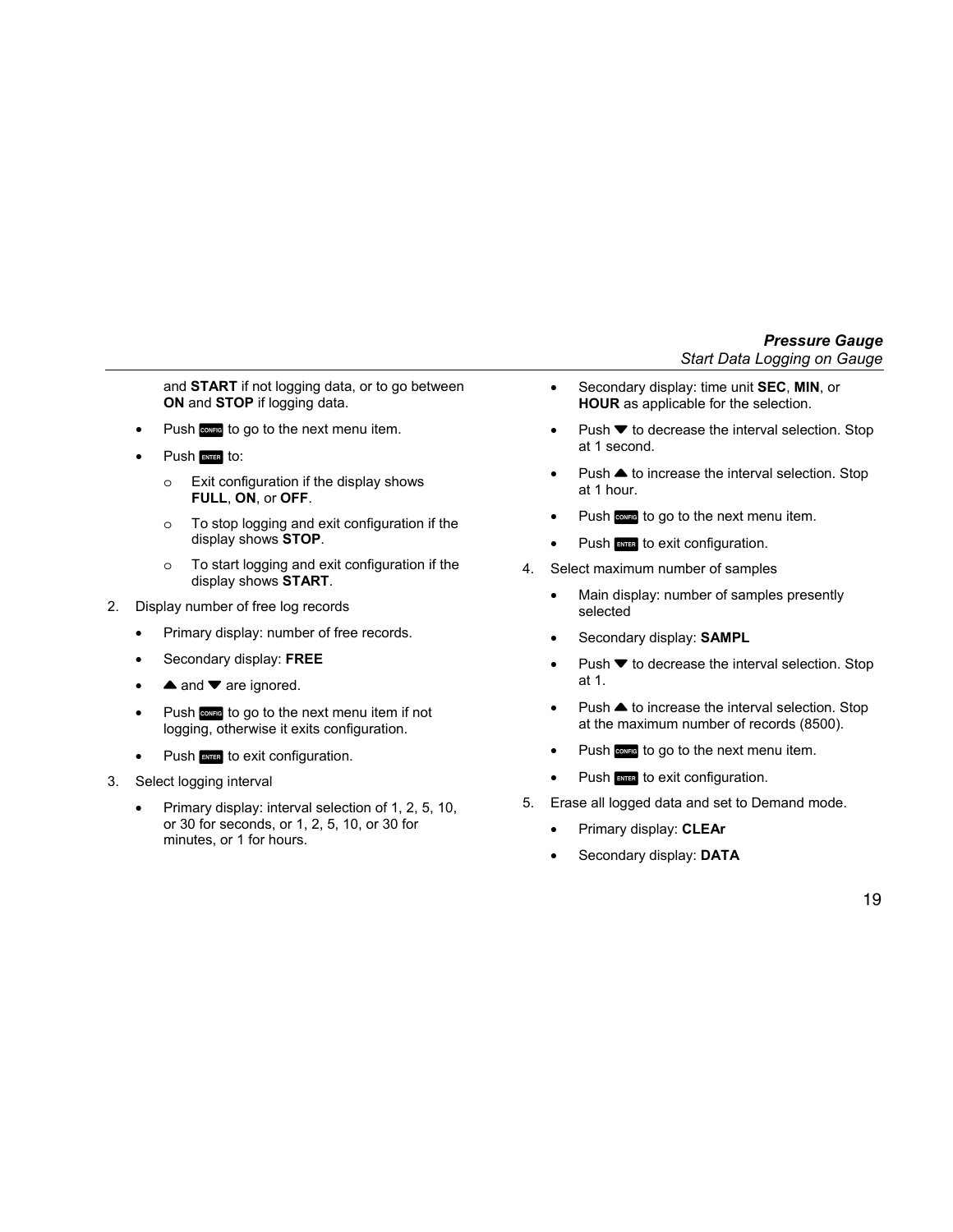#### *700G/TRACK Users Manual*

- $\bullet$   $\blacktriangle$  and  $\nabla$  are ignored.
- Push **EVIER** to go to the next menu item and confirm erasure.
- Push **FONEIG** to exit configuration without erasing the data.
- 6. Confirm erasure of all logged data and set to Demand mode.
	- Main display: **CLEAr**
	- Secondary display: **CNFRM**
	- $\triangle$  and  $\nabla$  are ignored.
	- Push **EXTED** to erase the data, set Demand mode, and exit configuration after briefly displaying CLr to confirm erasure.
	- Push **CONFIGURE:** to exit configuration. This will not erase the data.

While not logging data, the Gauge works as given in the *700G Series Users Manual*.

When a log run starts, the pressure unit and custom factor are left at the values set by the current configuration functions.

While logging data, these changes occur:

Push  $<sup>•</sup>$  to stop the log run before power is turned</sup> off.

- Power off on low battery detection stops the log run before power is turned off.
- **IzERO** is active and an event record (including the change in the zero offset value) is recorded in the log.
- The Gauge's Auto off function is disabled. It is change to its original value at the end of the run.
- Engineering units, damp, sample rate, tare, and custom factor items on the existing configuration menu are disabled.
- The units field on the display goes between the units, the text **LOG**, and the text **RUN** at a rate of one time each second. This shows that data logging is on and the number after the text **RUN** identifies the run number.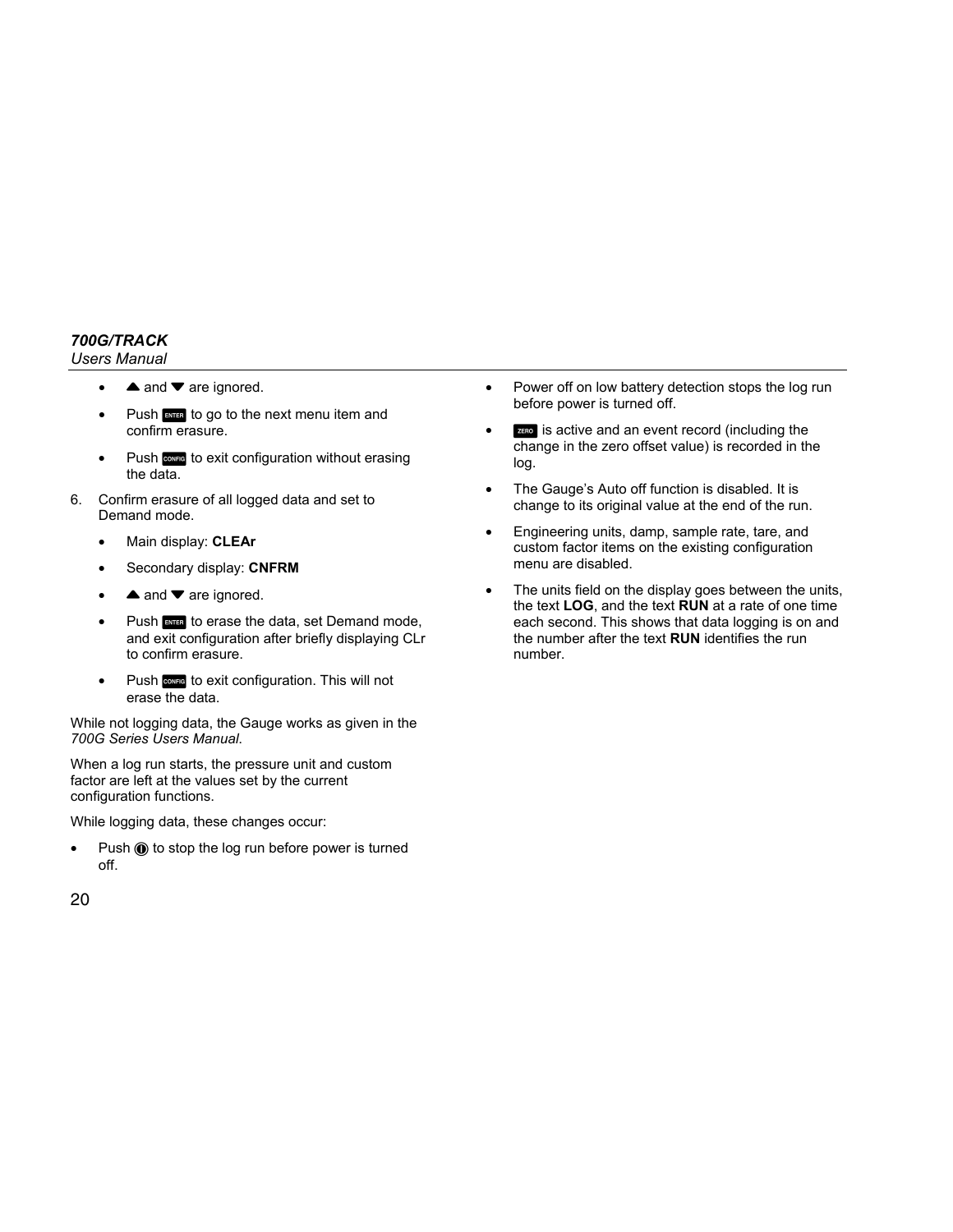## <span id="page-30-0"></span>*Serial Interface Instructions*

The subsequent sections tell you how to set up the Gauge for serial communication.

#### *Initiating Communication*

Terminal communication can be setup with terminal communication Software on a PC. The terminal must be set as follows:

- Bits per second: 9600
- Data bits: 8
- Parity: None
- Stop bits: 1
- Flow control: None
- Local echo on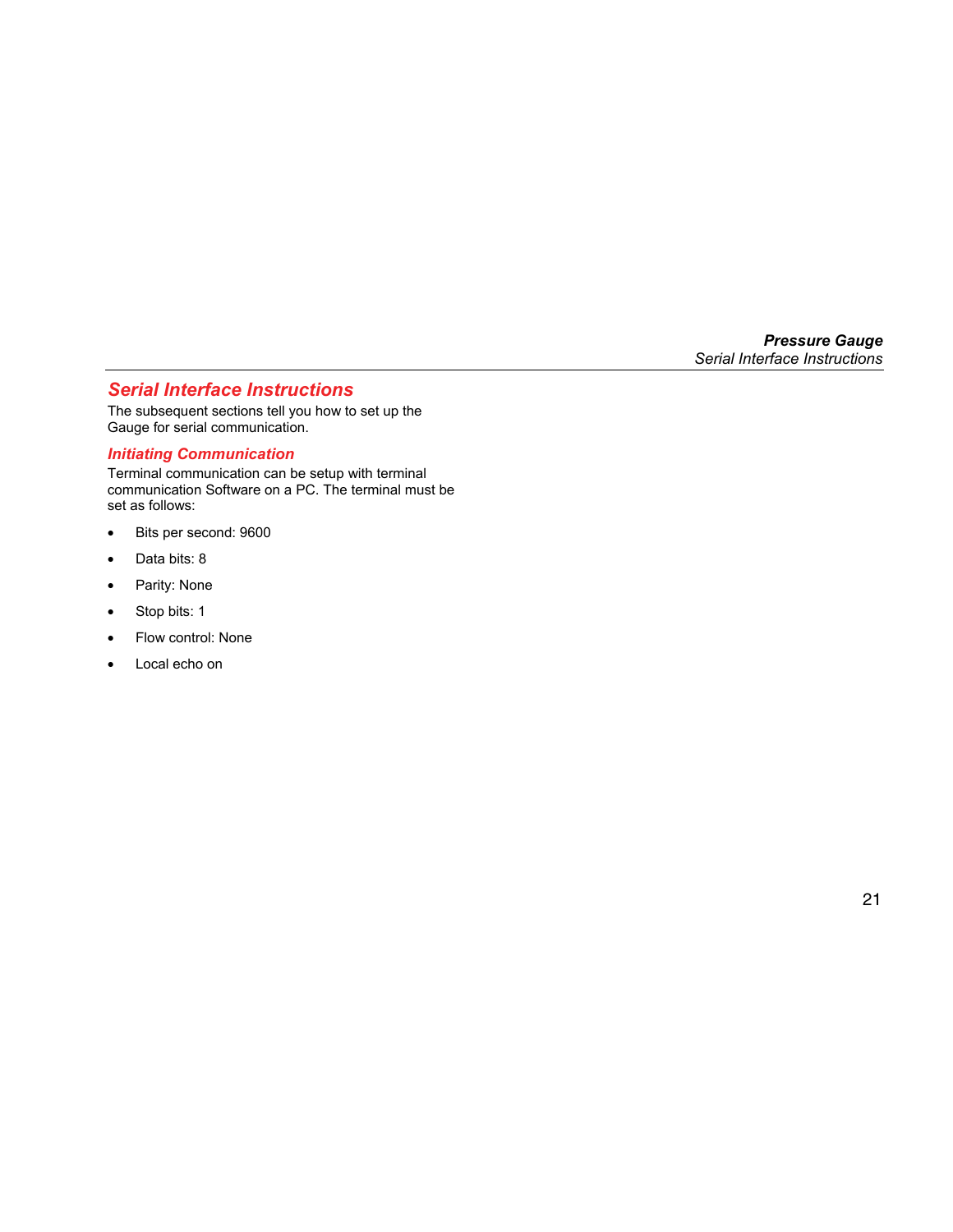# <span id="page-31-0"></span>*700G/TRACK*

*Users Manual* 

| <b>List of Commands</b><br>Use the subsequent list of commands to communicate<br>with the Gauge:                |                                                               | <b>MINMAX RST</b> | Resets the minimum and<br>maximum recorded values. |
|-----------------------------------------------------------------------------------------------------------------|---------------------------------------------------------------|-------------------|----------------------------------------------------|
|                                                                                                                 |                                                               | MIN?              | Returns the minimum recorded                       |
| CAL_START                                                                                                       | Puts the calibrator in calibration                            |                   | value                                              |
|                                                                                                                 | mode                                                          | MAX?              | Returns the maximum recorded<br>value              |
| <i><b>*CLS</b></i>                                                                                              | Clears the error queue                                        |                   |                                                    |
| FAULT?                                                                                                          | Returns an error code from the<br>error queue                 | HC_OFF            | Turns off unit                                     |
|                                                                                                                 |                                                               | HC_DFLT           | Sets auto off defaults                             |
| *IDN?<br>Identification query. Returns the<br>manufacturer, model number, and<br>firmware revision level of the |                                                               | TEMP?             | Returns temperature in the chosen<br>units         |
|                                                                                                                 | Calibrator.                                                   | HC_COMP_OFF       | Turns off temperature<br>compensation              |
| <b>TARE</b>                                                                                                     | Tares the offset pressure of the<br>reading on the calibrator | HC_COMP_ON        | Turns on temperature                               |
| TARE?                                                                                                           | Returns the current tare value                                |                   | compensation on                                    |
| PRES_UNIT?                                                                                                      | Returns the pressure unit for the<br>upper display.           | HC_COMP?          | Returns state of temperature<br>compensation.      |
|                                                                                                                 |                                                               | HC_RD_2410?       | Return 2410 ADC counts.                            |
| PRES_UNIT<br>Sets the pressure unit for the<br>display                                                          |                                                               | HC_SI_OFF         | Turns off SI mode                                  |
| ZERO_MEAS                                                                                                       | Zeros pressure of the calibrator                              | HC_SI_ON          | Turns on SI mode                                   |
| ZERO_MEAS?                                                                                                      | Returns the current zero offset<br>value                      | CAL_STORE         | Stores calibration data.                           |
|                                                                                                                 |                                                               | HC_AUTO_OFF       | Turns auto shutdown off                            |
|                                                                                                                 |                                                               | HC AUTO ON        | Turns auto shutdown on                             |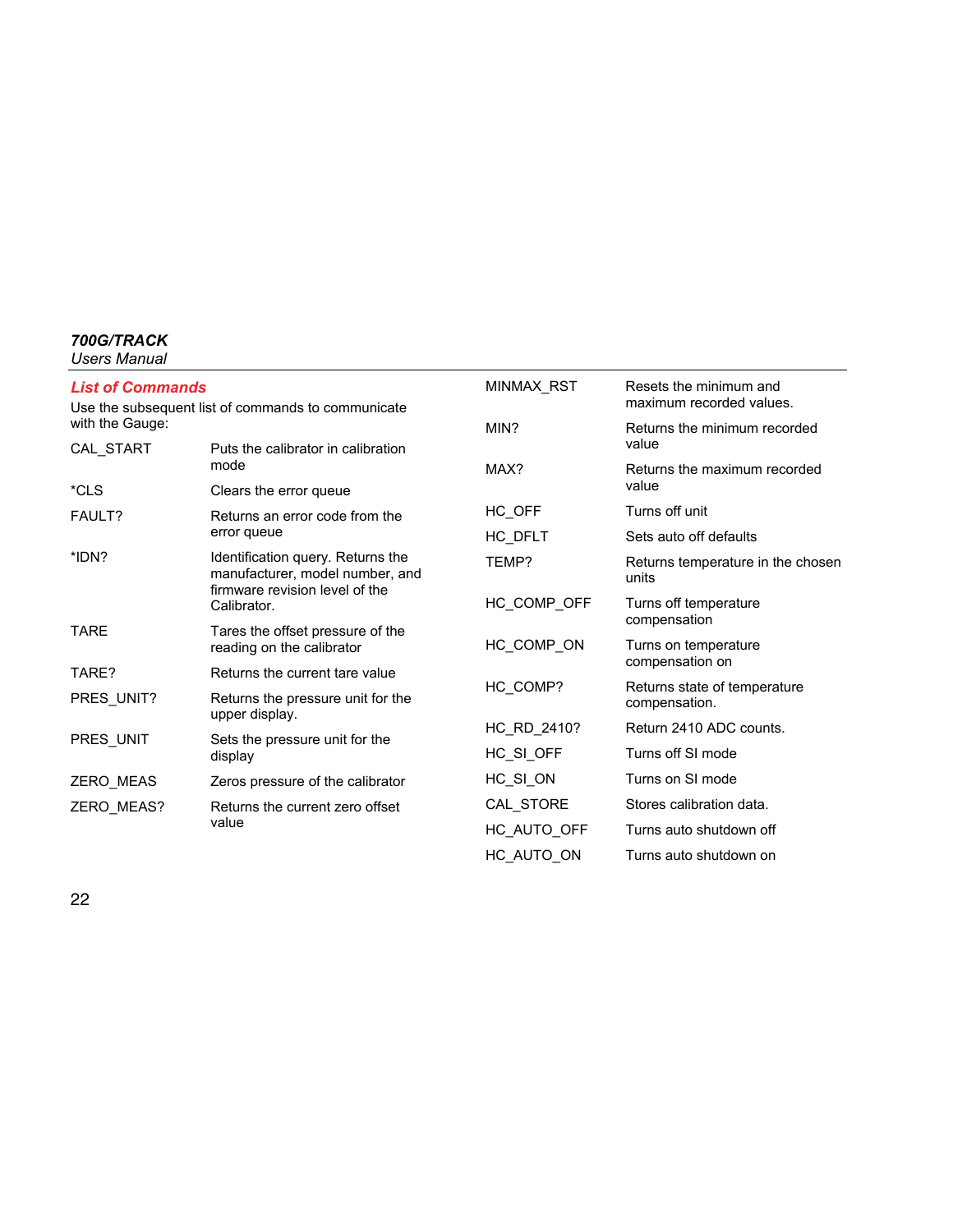<span id="page-32-0"></span>

| CUST_MULT?       | Sets the multiplier for the custom<br>unit type          |
|------------------|----------------------------------------------------------|
| STREAM OFF       | Turns off streaming data                                 |
| STREAM ON        | Turns on streaming data                                  |
| HC TEMP?         | Same as TEMP?                                            |
| VAL?             | Returns the measured pressure<br>value in selected units |
| HC CMD LIST      | Prints out a command list                                |
| <b>TEMP UNIT</b> | Used to set temperature unit                             |
| TEMP UNIT?       | Returns temperature unit                                 |

# *Parameter Units*

The subsequent list of units is used with the Gauge:

| Psi      | Pressure in pounds per square-<br>inch          |
|----------|-------------------------------------------------|
| Bar      | Pressure in bars                                |
| mBar     | Pressure in millibars                           |
| Kg/cm2   | Pressure in kilograms per<br>centimeter squared |
| InH2O4C  | Pressure in inches of water at 4 °C             |
| InH2O20C | Pressure in inches of water at<br>20 °C         |
| InH2O60F | Pressure in inches of water at<br>60 °F         |
| mH2O4C   | Pressure in meters of water at 4 °C             |
| MH2O20C  | Pressure in meters of water at<br>20 °C         |
| cmH2O4C  | Pressure in centimeters of water at<br>4 °C     |
| cmH2O4C  | Pressure in centimeters of water at<br>20 °C    |
| ftH2O4C  | Pressure in feet of water at 4 °C               |
| ftH2O20C | Pressure in feet of water at 20 °C              |